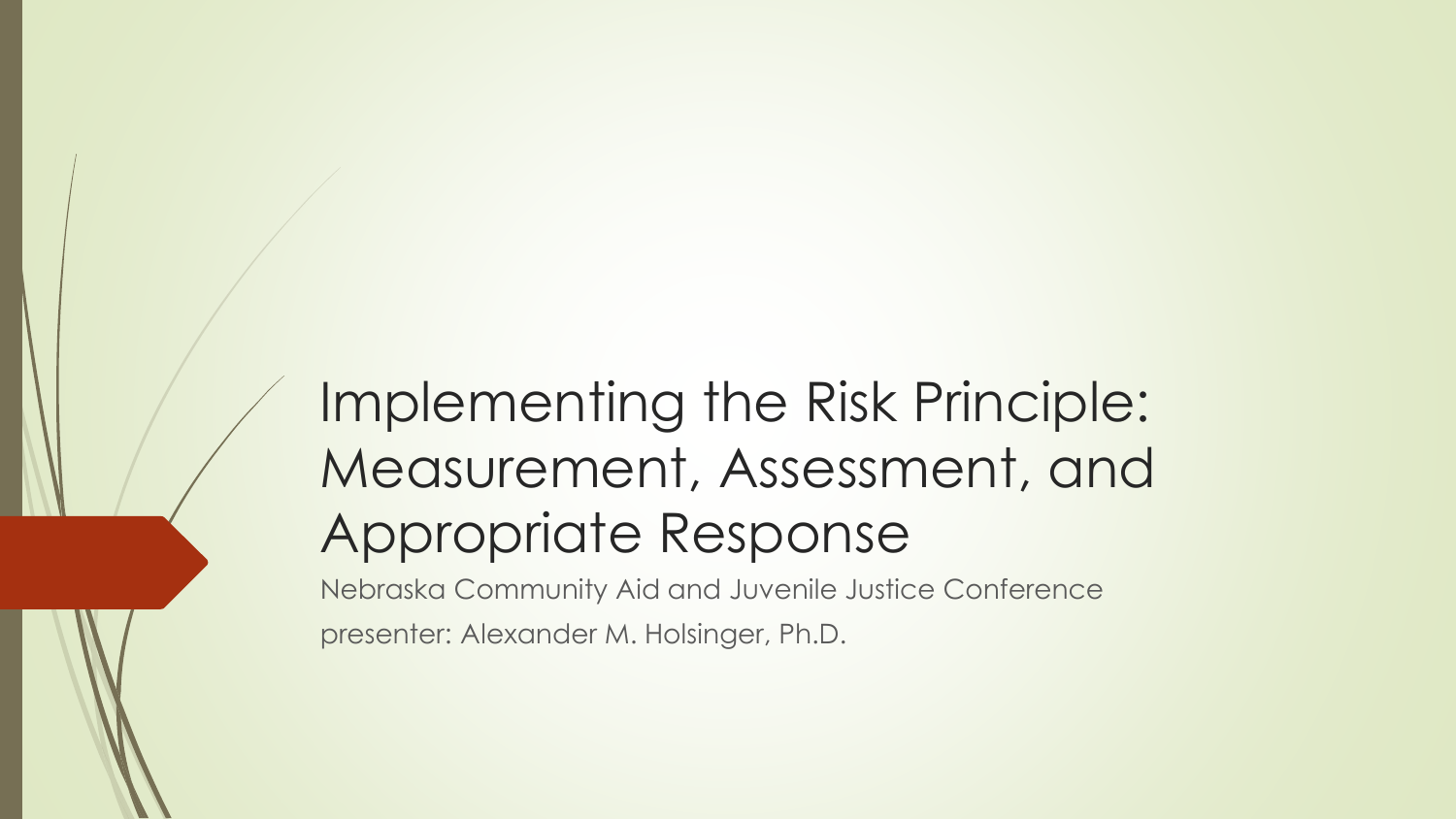#### Key term: **Intervention**

- Most everything we do in our justice systems are designed to "**intervene**" with behavior in some way
- What can we realistically expect from various interventions?
- What are the smartest way to use our interventions?
- What collateral (or unintended) effects might our interventions have/hold? (read: iatrogenic)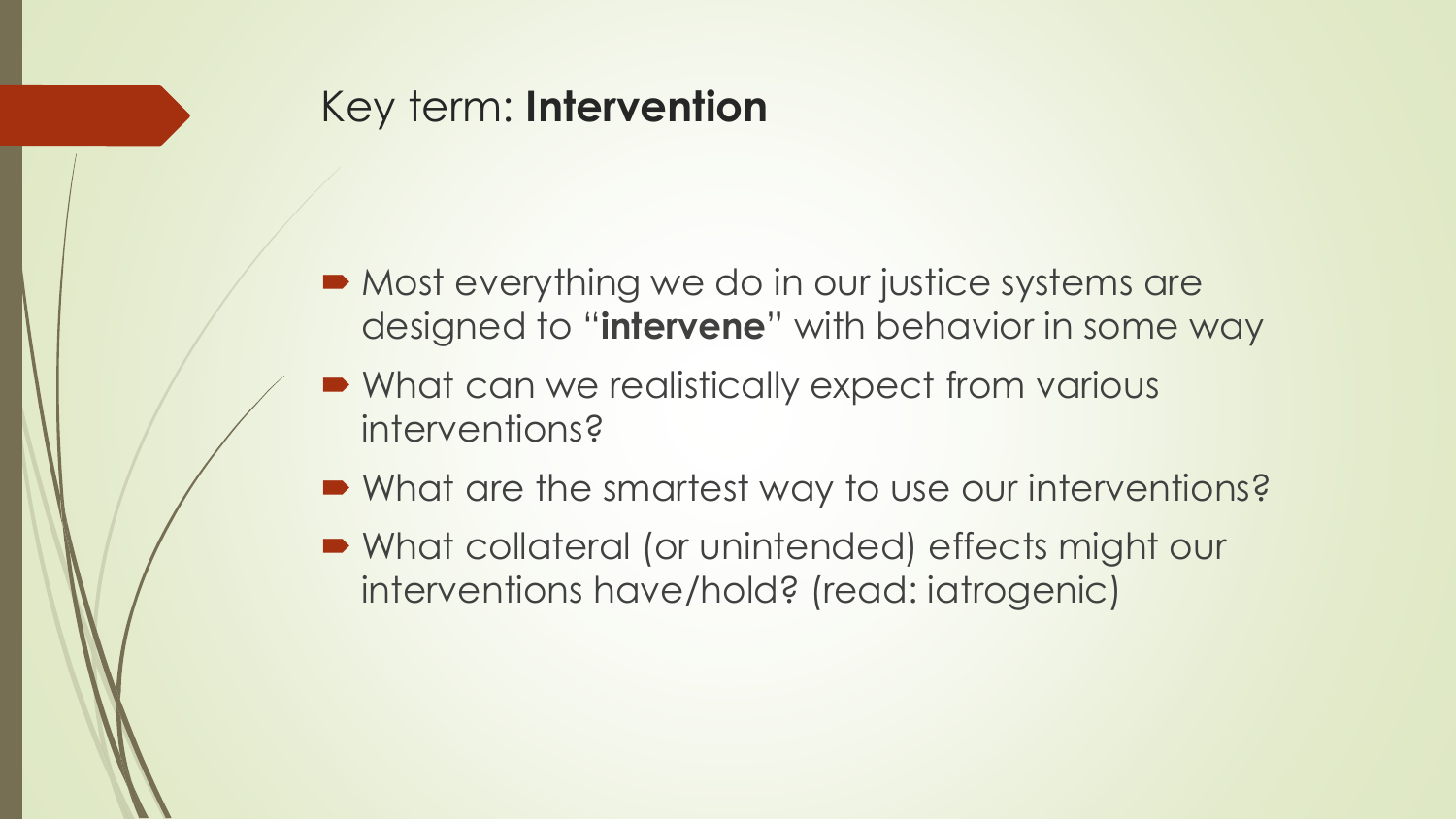## Interventions in justice systems

- Diversion
- **Education**
- Suspensions/expulsions
- Online/alt education
- One-time classes
- $\blacksquare$  Fines
- Day reporting
- **House arrest**
- **Electronic/GPS monitor**
- **Supervision (probation)**
- **Intensive Supervision**
- Detention (juv. jail)
- **D** Long-term incarceration
- **Post-release supervision**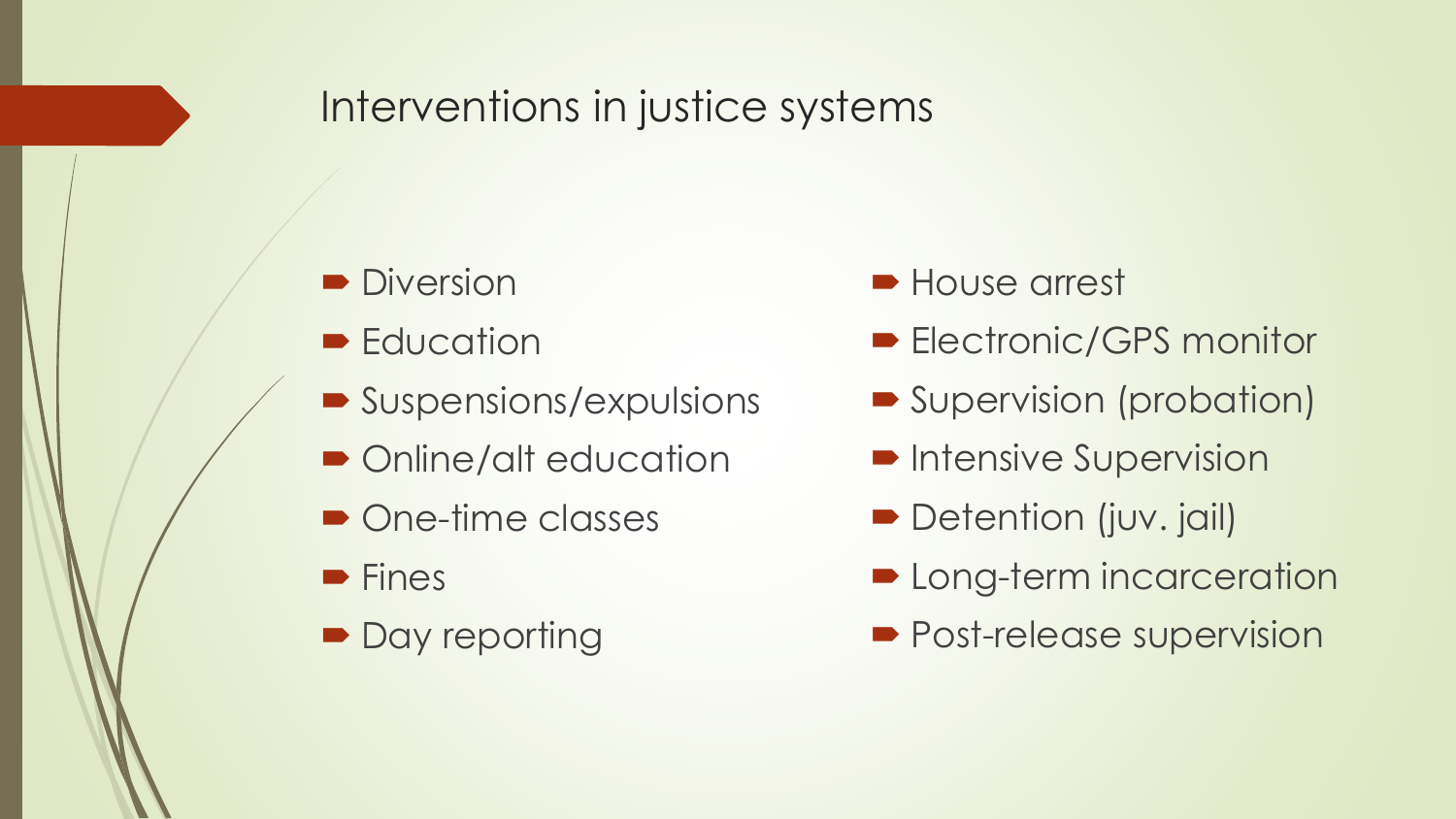#### Interventions – what we can expect

- Some interventions have the capacity to shape/control behavior in the short term (examples from previous list?)
- Some have capacity to evoke long-term behavioral change (see previous list as well)
- We should be **realistic** about what we can expect; **we shouldn't expect behavioral change from certain interventions** that aren't designed for it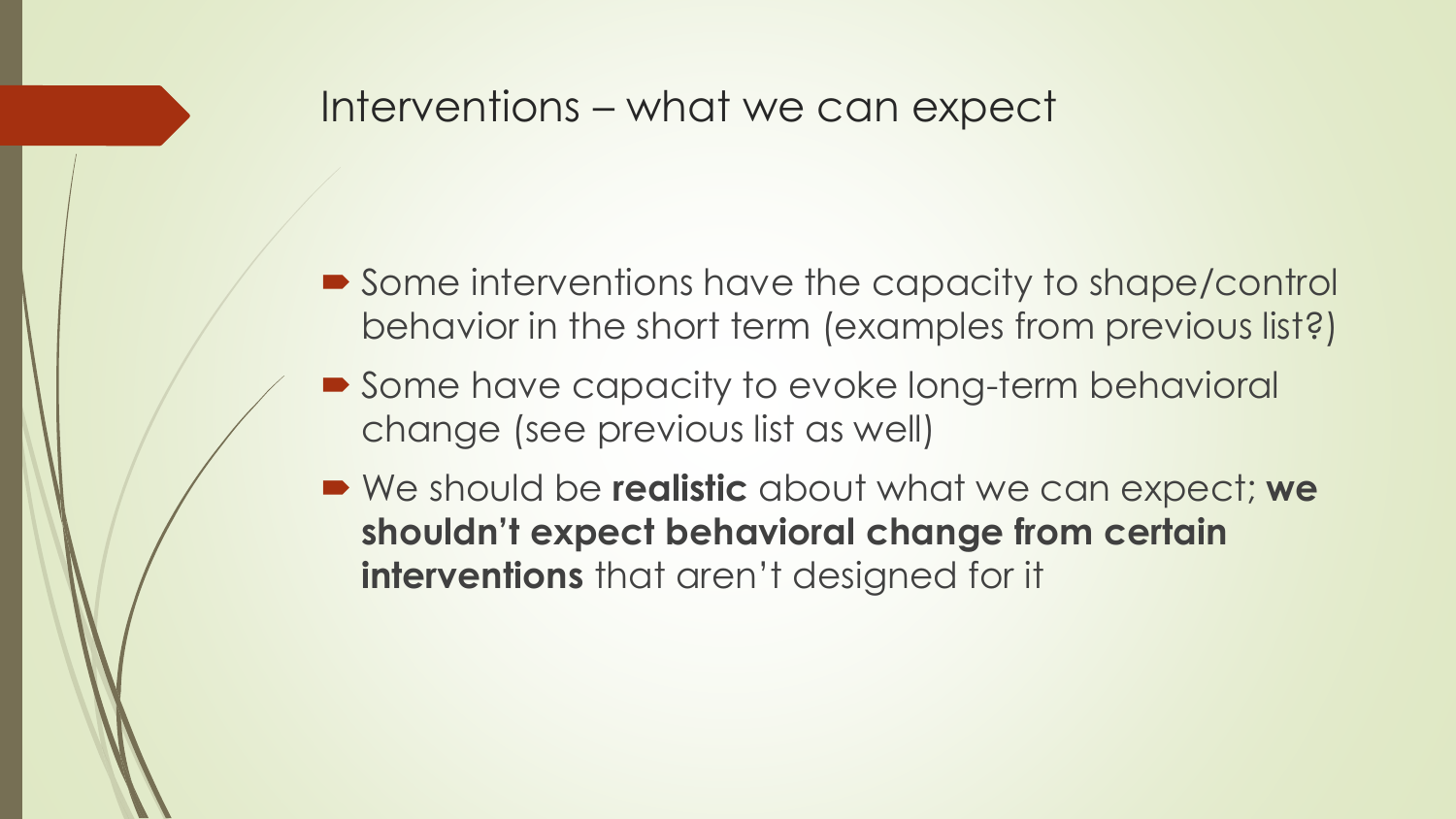#### Limited resources? Consider the Risk Principle

#### ■ What is meant by "risk"

- **The actuarial** risk or likelihood of engaging in delinquent behavior
- **Perhaps easiest to think of in terms of categories** 
	- **D** Low (risk)
	- **Moderate (risk)**
	- $\blacktriangleright$  High (risk)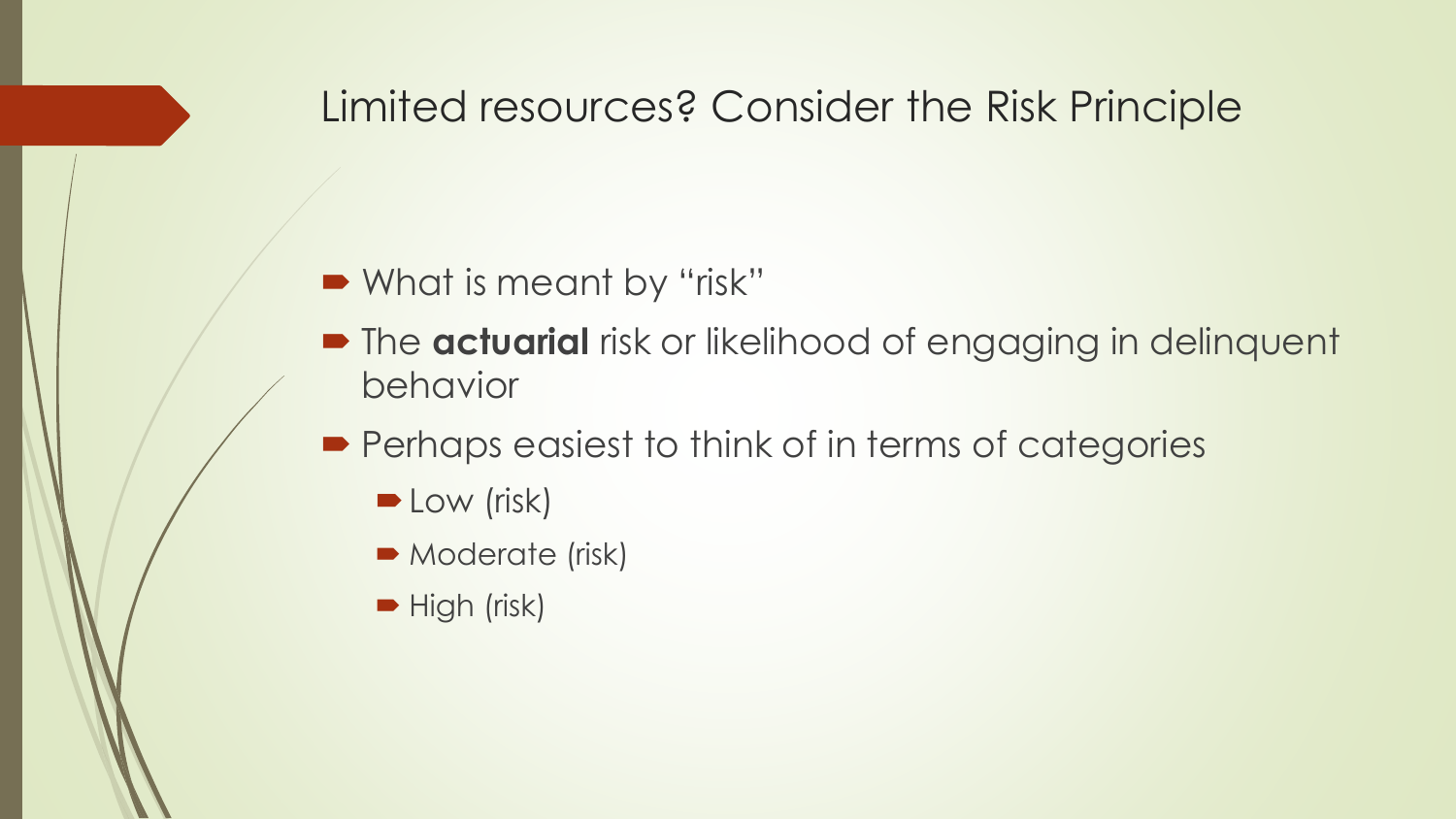## Actuarial risk – an example

- Boys under age 25 require (often much) higher insurance rates, relative to girls
- Why?
- Boys are higher risk, **on average**
- Will all boys drive risky?
- Will all boys get in an accident?
- Why the higher insurance rates? Because we have good, research-based **(actuarial)** reason to expect those outcomes
- In short: We are justified in our response (the response being, requiring higher insurance rates)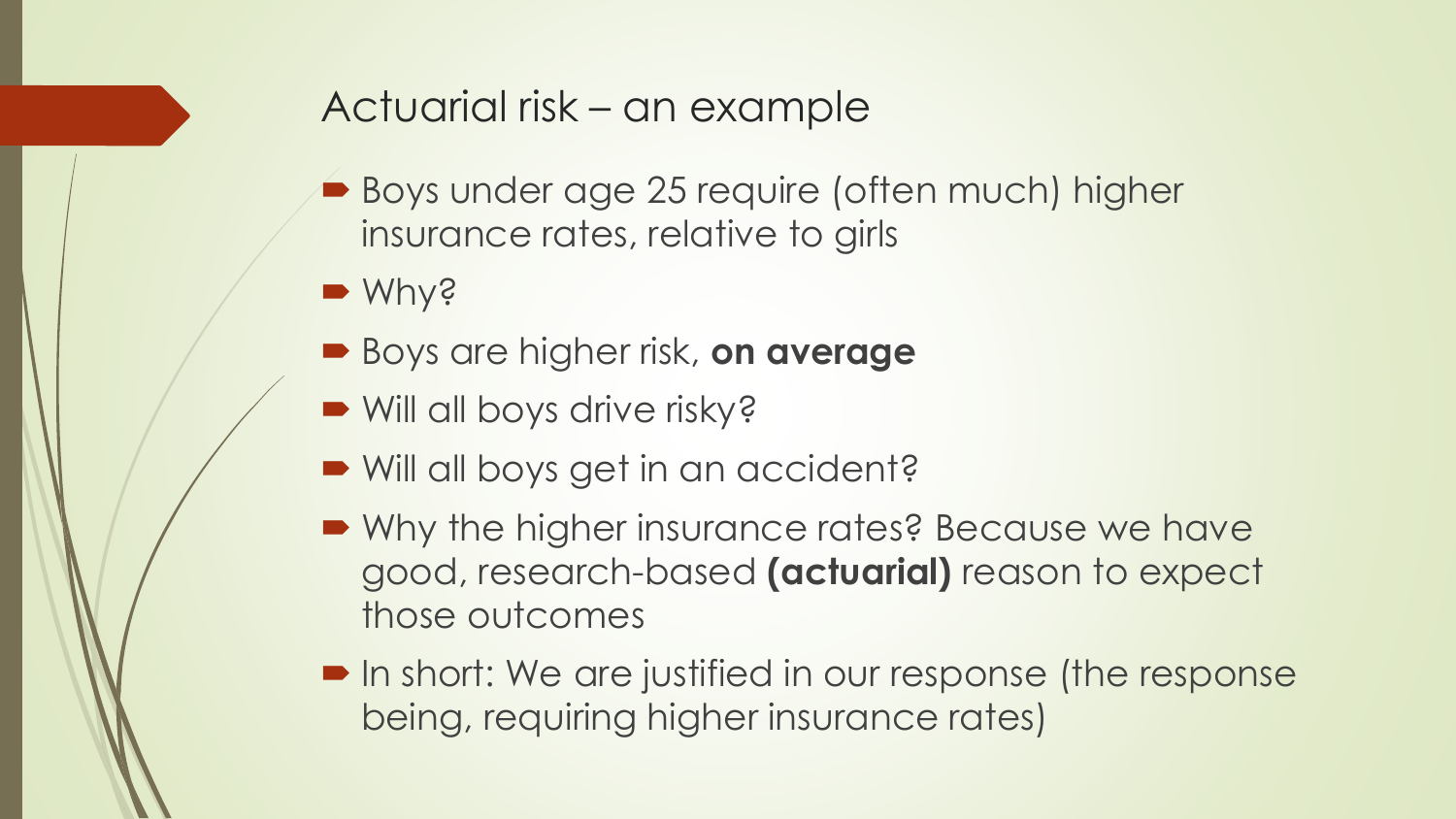The use of an actuarial risk-assessment greatly aids in determining risk – what we can likely expect

- Youth that are assessed as **low risk**.
	- **Low probability of getting in trouble**
	- Most will not come back; a few will
- Youth assessed as **moderate risk**.
	- Moderate 'middling' probability of getting in trouble
	- Some will not come back; some will
- Youth assessed as **high risk**.
	- The "highest" (relative to other cat's) probability of trouble
	- Some will not come back; most might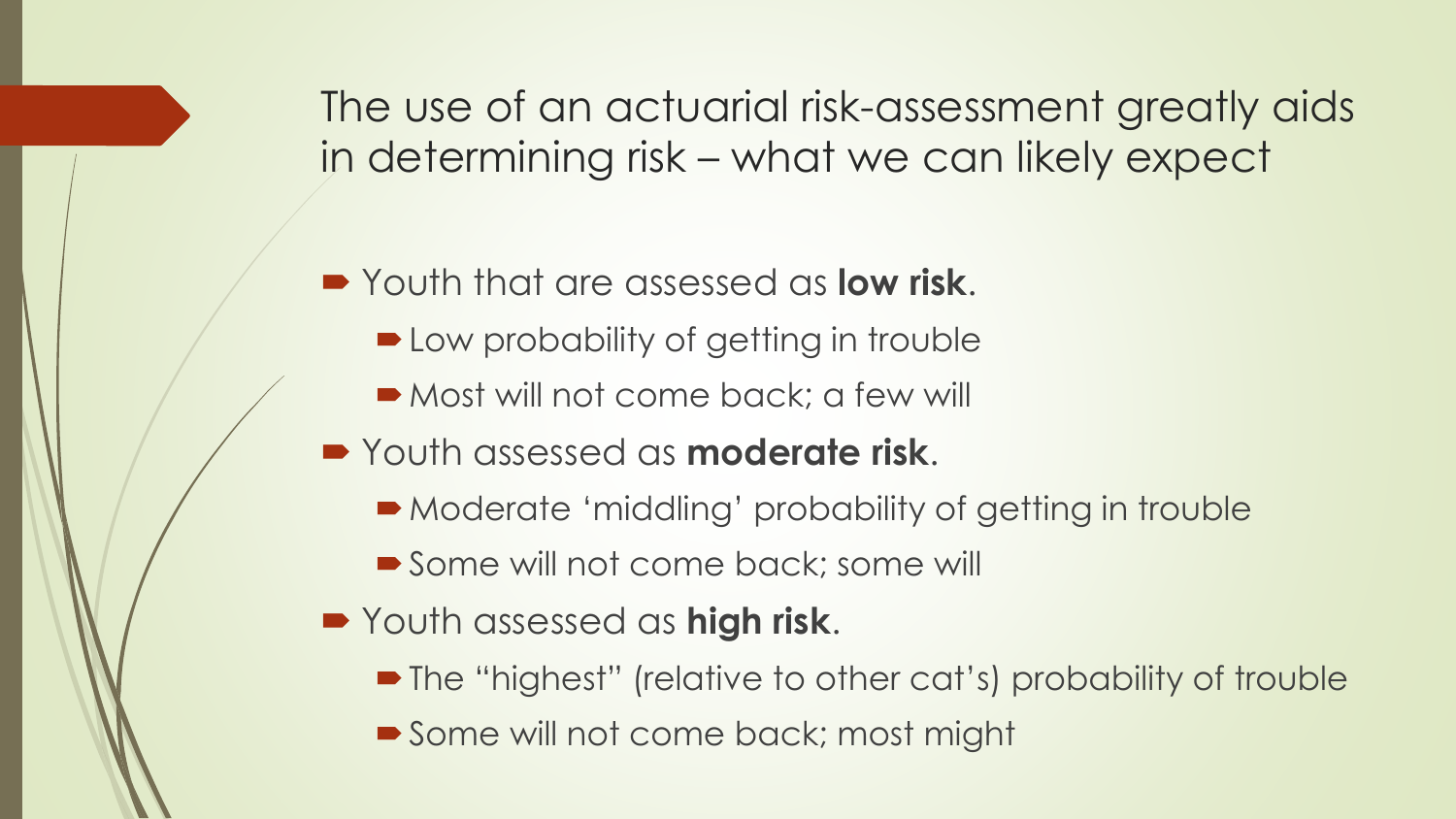## The Risk Principle of interventions

- **Reliably** identify/categorize population into risk levels **• Make a plan for intervention driven by risk level**
- **Low risk** youth need the **least amount** of intervention
- **Moderate risk** youth need **at least some** intervention
- **High risk** youth need **the most of what we have to offer**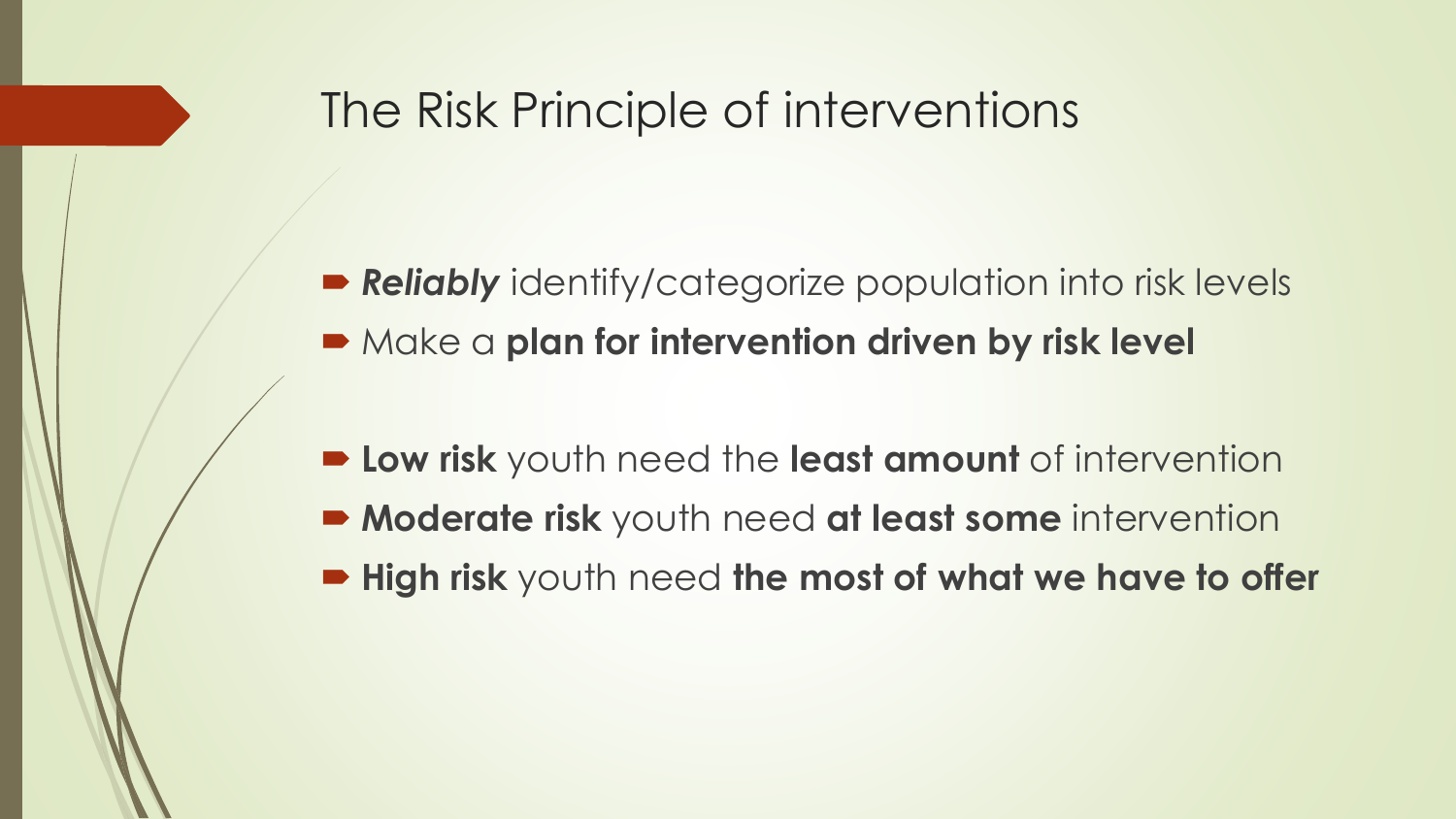#### Violations of the risk principles

- When low risk youth receive too much intervention
	- They're largely functional to begin with
	- They don't need a lot of intervention
	- When they receive too much, we increase likelihood they'll get in trouble – we increase their risk
	- **We interfere with the good, functional things that were making them low risk in the first place**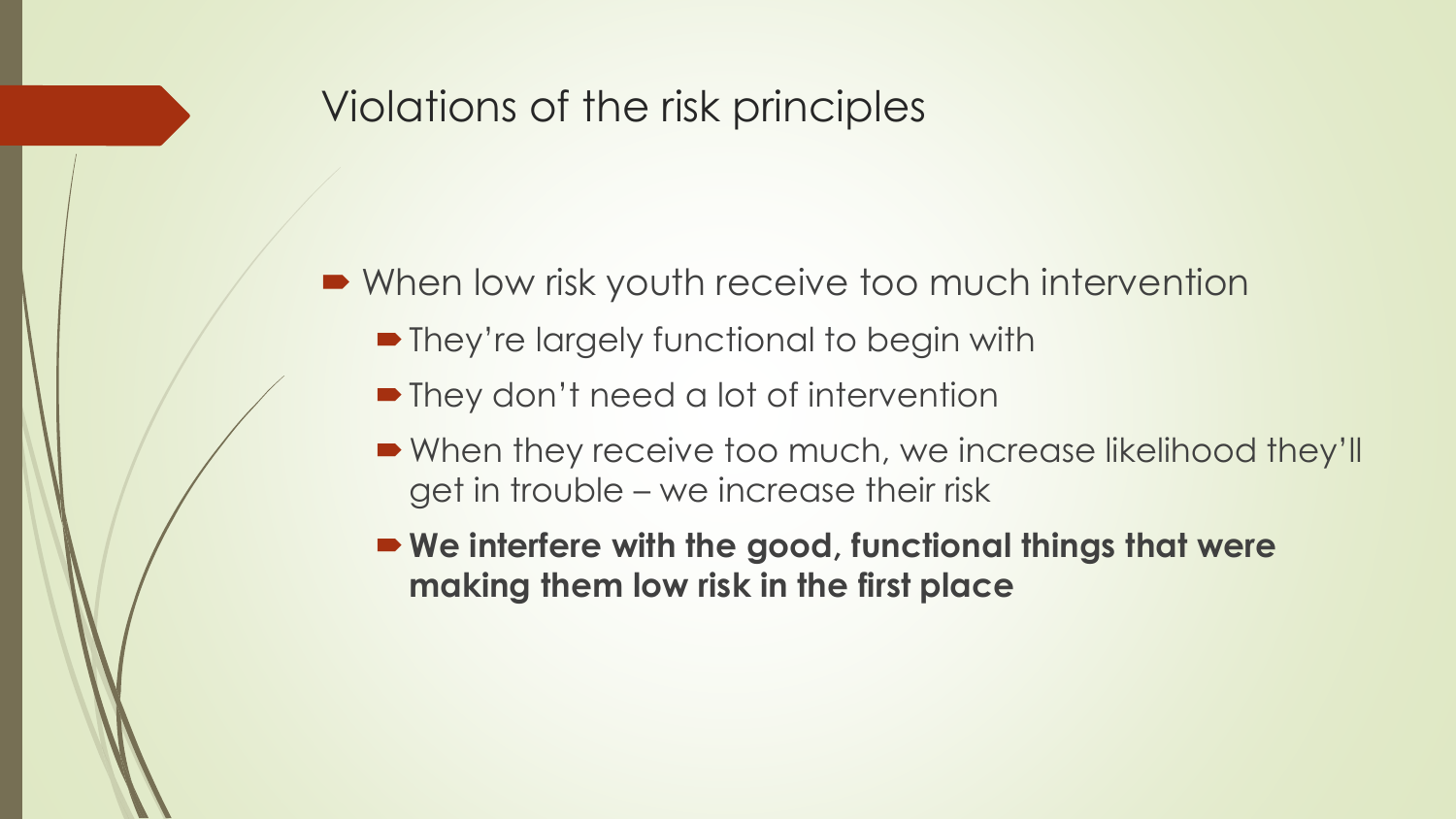## Violations of the risk principles

- When a high risk youth receives not enough intervention
	- They are largely not functional or "functional" in inappropriate ways
	- **They need a lot of intervention (remember what we can** expect from interventions, depending on what they are/do)
	- When they receive too little, they are not getting enough of what they need
	- We don't intervene enough w/their risk level, leaving them **high risk and likely to get in trouble**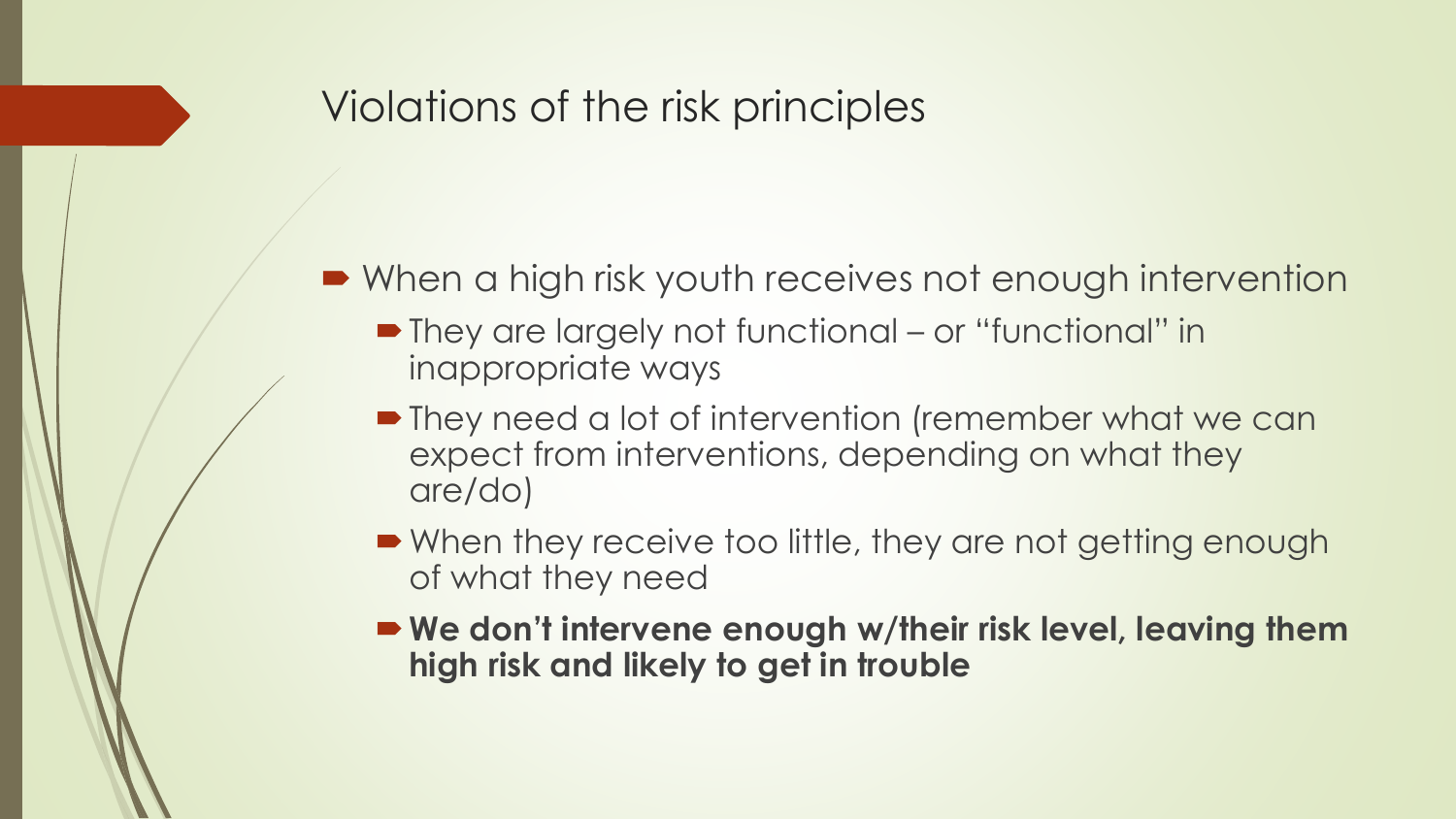#### But to make risk-based classifications, we need…

- An objective, standardized method of actuarial risk assessment.
- Tried and true initial/developmental research shows validity
- Ongoing research shows validity
- Staff training (if applicable) is part of agency culture
- Staff feel confident and have faith in the process (don't see it as useless)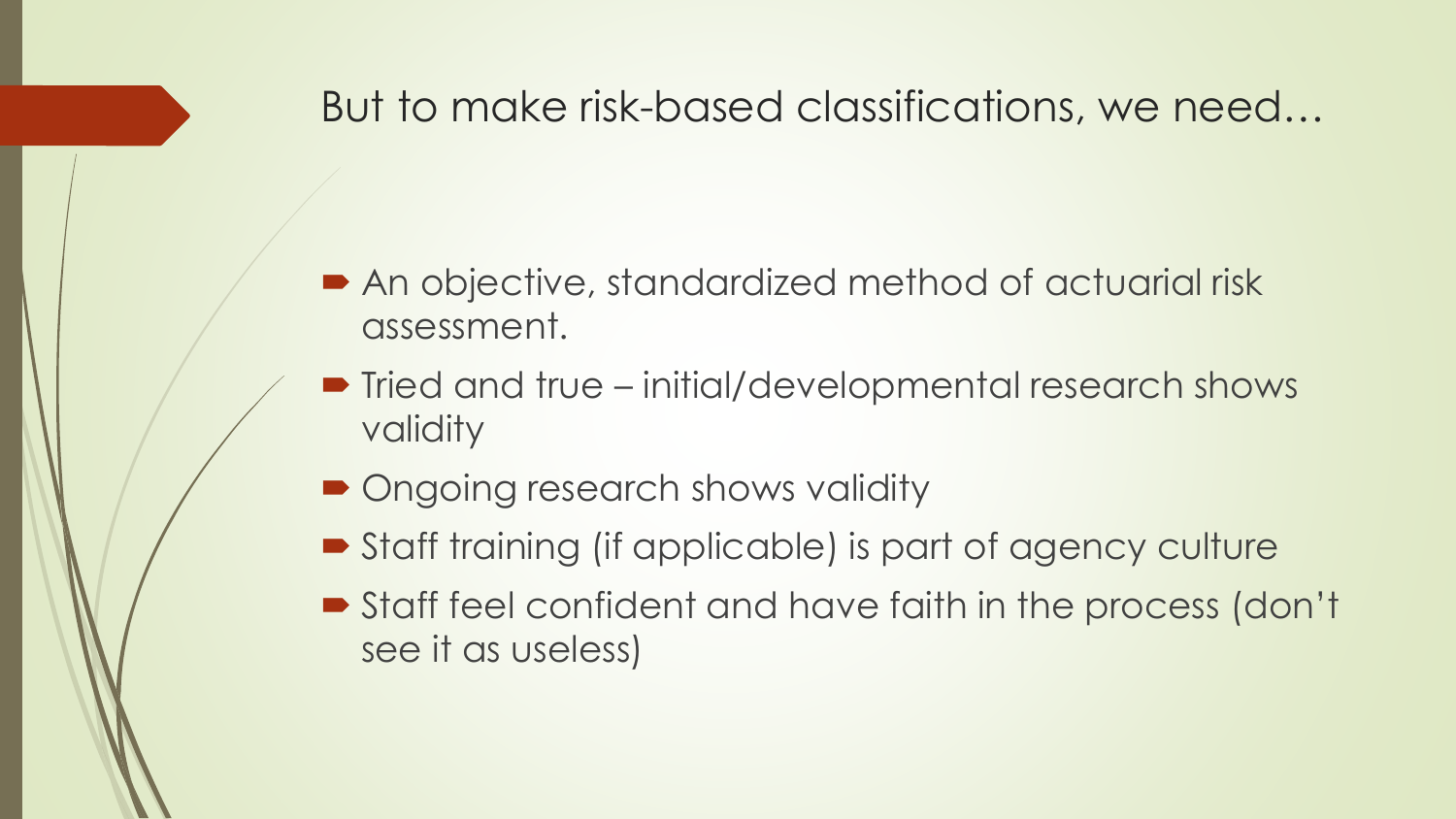For youth, what should be assessed re: criminogenic risk?

- **Prior court/police involvement (if any)**
- **Educational performance**
- **Employment performance (if applicable)**
- **Friendship network**
- Most important/critical familial relationships
- Substance use/abuse
- **Emotional/mental health**
- **Cognitions/thought processes; attitudes**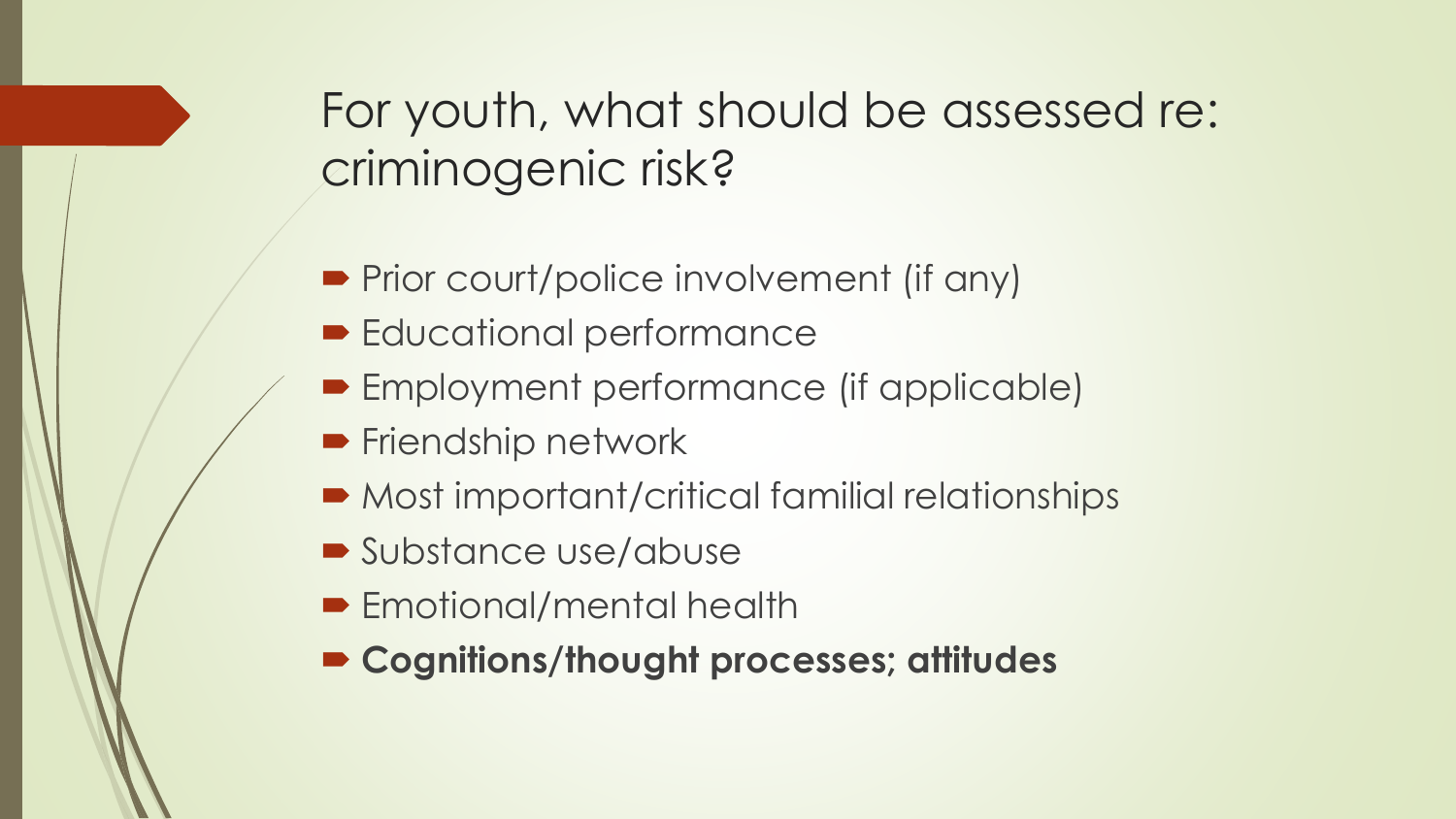#### **Educational performance**; the educational environment

- **Indicators re: level of functionality**
- Behavioral indicators exist w/in educational environment
- Teachers/school as source of risk-based assess. info.
- Potential source of reward
- Potential source of consequence
- Adequate educational performance can indicate "buyin" to a **conventional delinquency-free lifestyle** (attitudes/cognitions)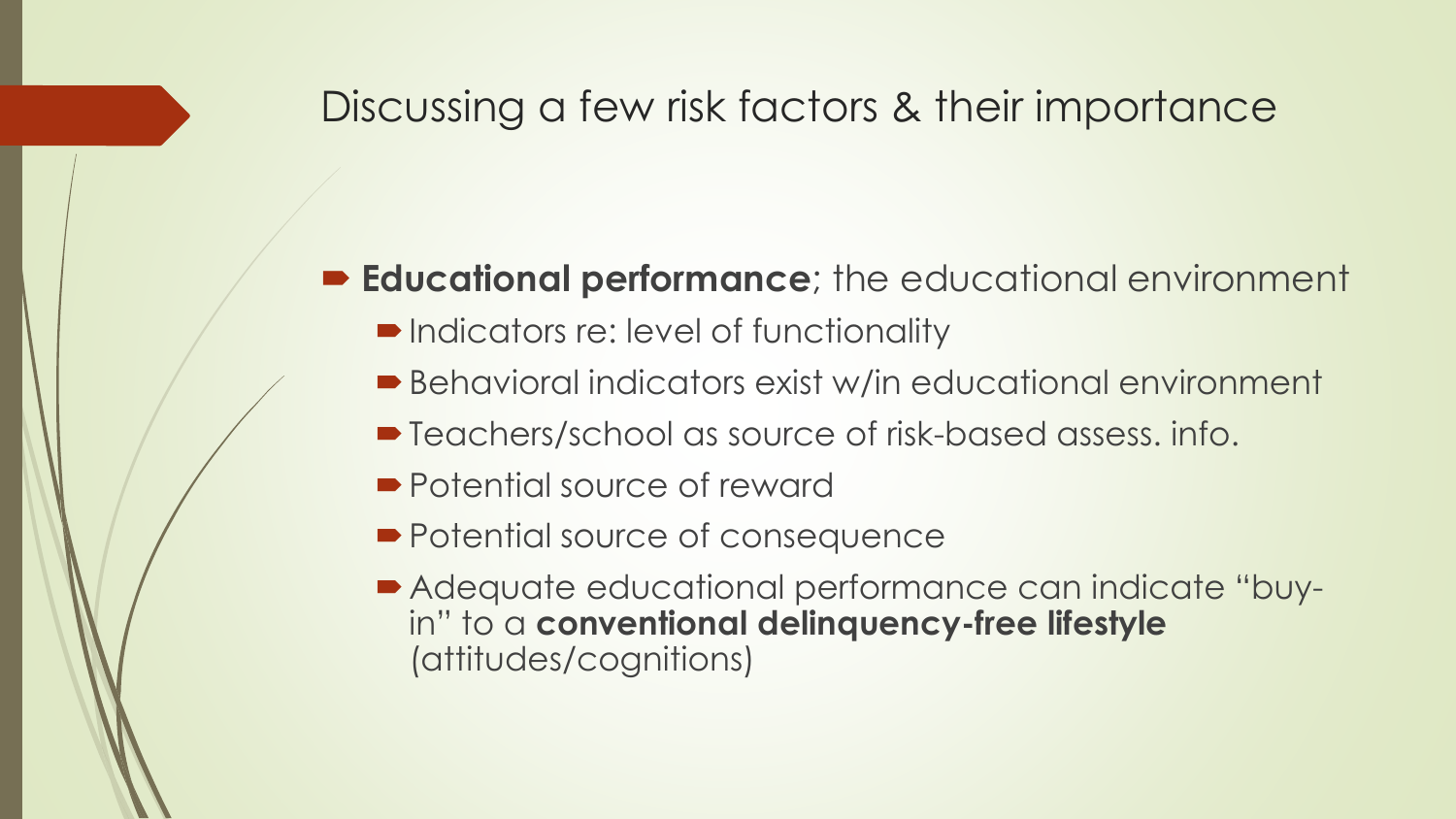#### **Friendship network**

- **Heavy influence on youth's behavior**
- Good ideas (and bad ideas) stem from friendships
- **Friends serve as impetus for behavior**
- **Friends serve as reflections (values) re: behavior**
- Drug/alcohol use tied up w/friendship networks
- **Friendship network provides insight into values, attitudes, beliefs & cognitions**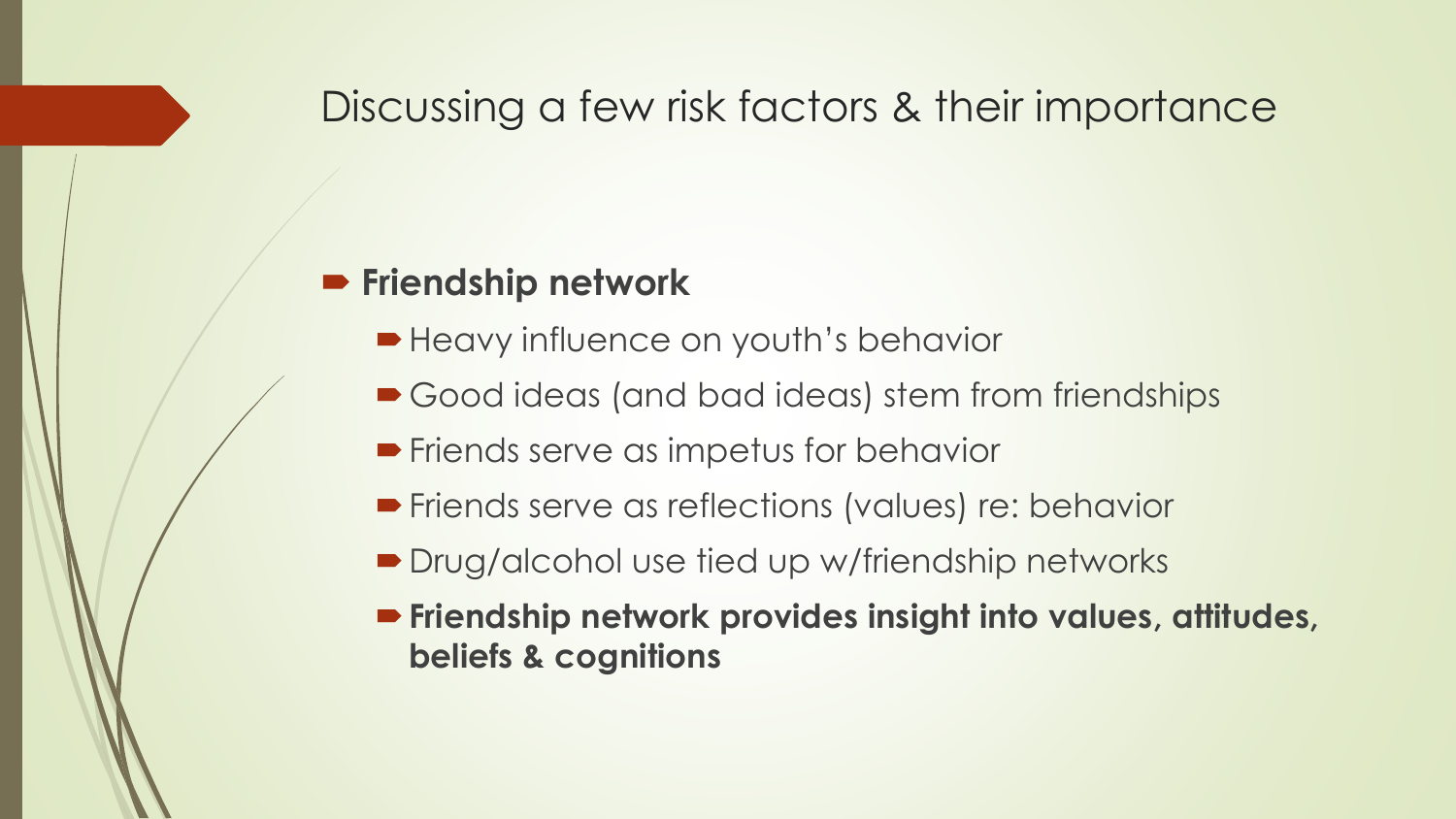#### **Familial relationships** (most commonly parental)

- Home can be source of insulation from delinquency, or, can encourage (even unwittingly) delinquency
- Family/home-life can provide sources of reward or consq.
- Family of origin served as models for behavior
- Warm vs. Cold; Permissive vs. Restrictive
- Family of origin (and family of current) is where and how **cognitions, attitudes, values are shaped**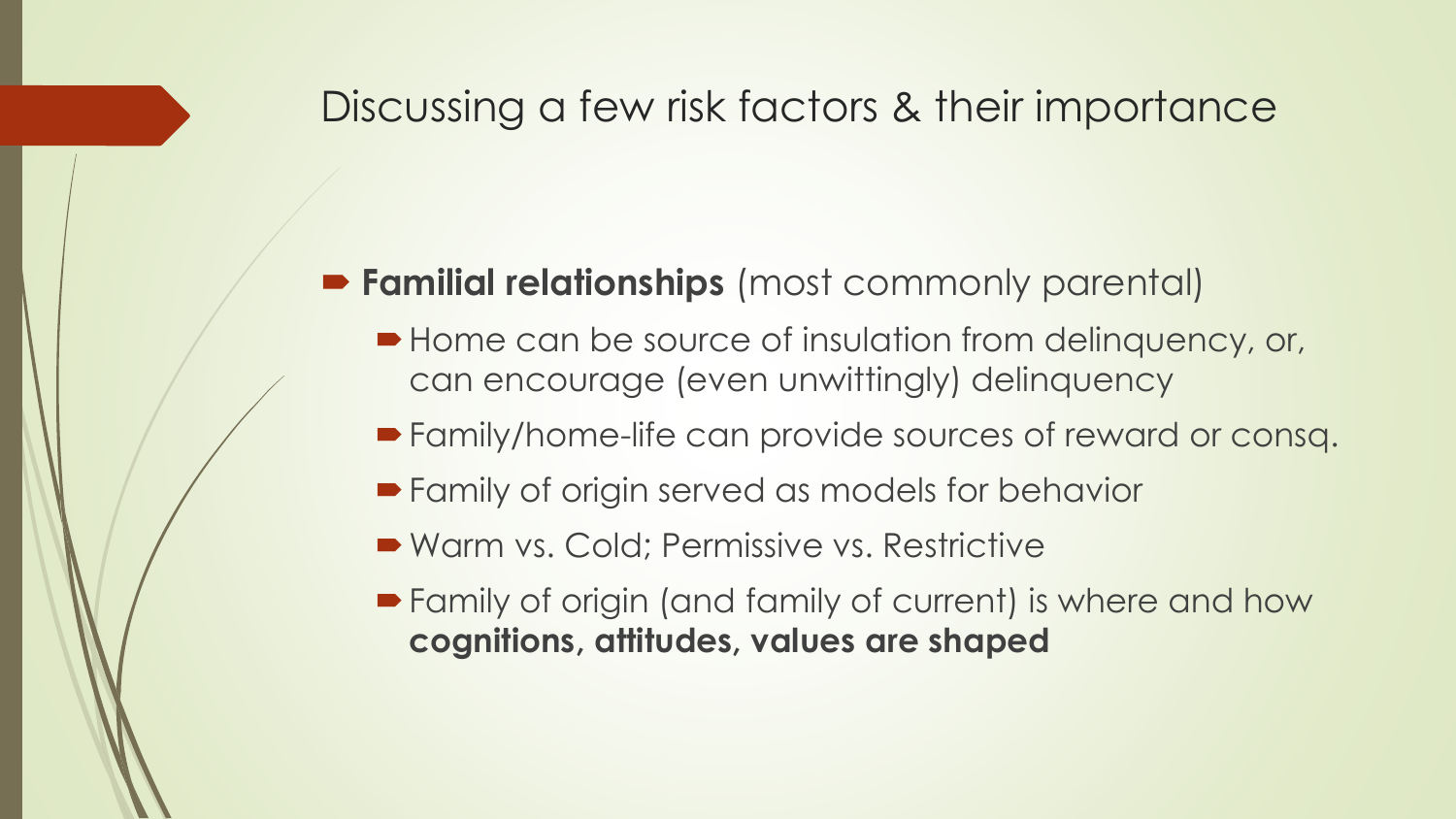#### **Substance use/abuse**

- Behavior itself is illegal
- **► Distorts cognitions and behaviors**
- **D** Leads to other risky behaviors
- **Health**
- Impedes appropriate development (including cognitive)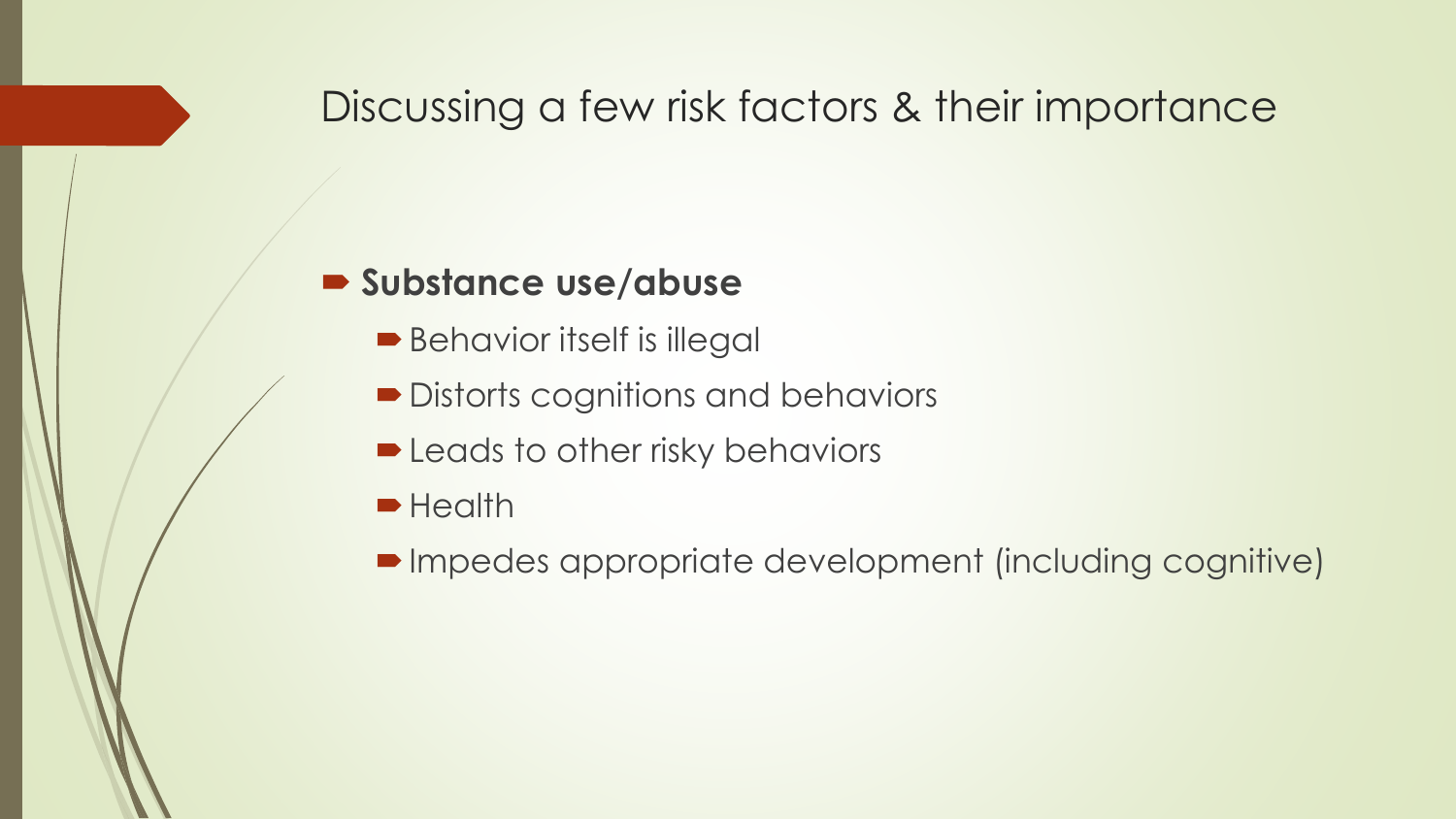#### **Cognitions/attitudes/values/belief systems**

- Cognitions drive everything else
- Why & how we value substance use
- What friendship networks & engagement we choose
- How we treat/respond to family members
- **How we value & engage in conventional lifestyle**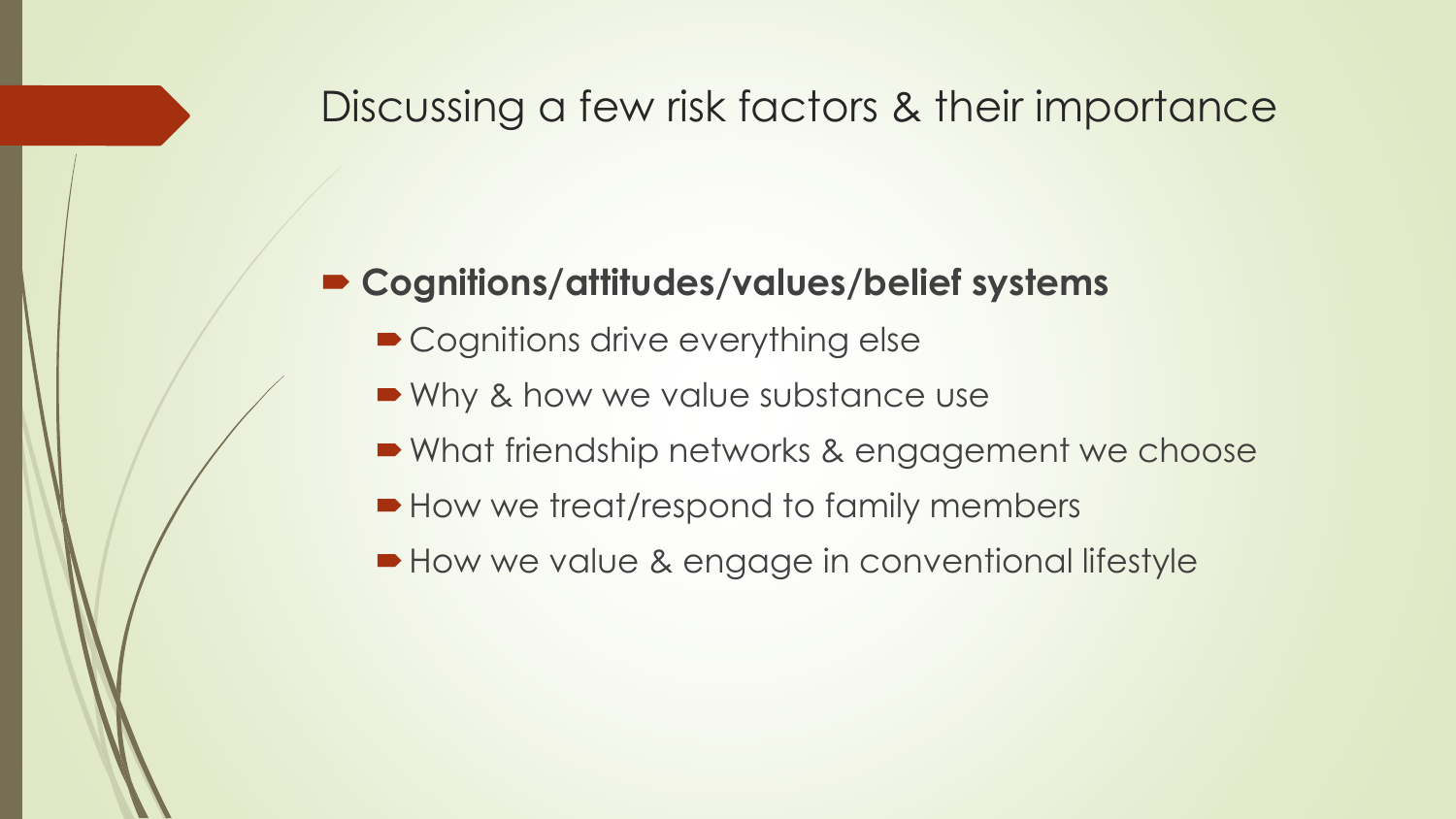#### Assessing relevant risk factors

- A method with existing support in the literature
- Assess items in a **dynamic** (as opposed to **static**) method
- **Information gathered leads to a score(s) of some type**
- Scores/info easy to interpret; easy to use
- Staff training (and re-training/re-certification) is critical
	- **Interview?**
	- Source(s) of information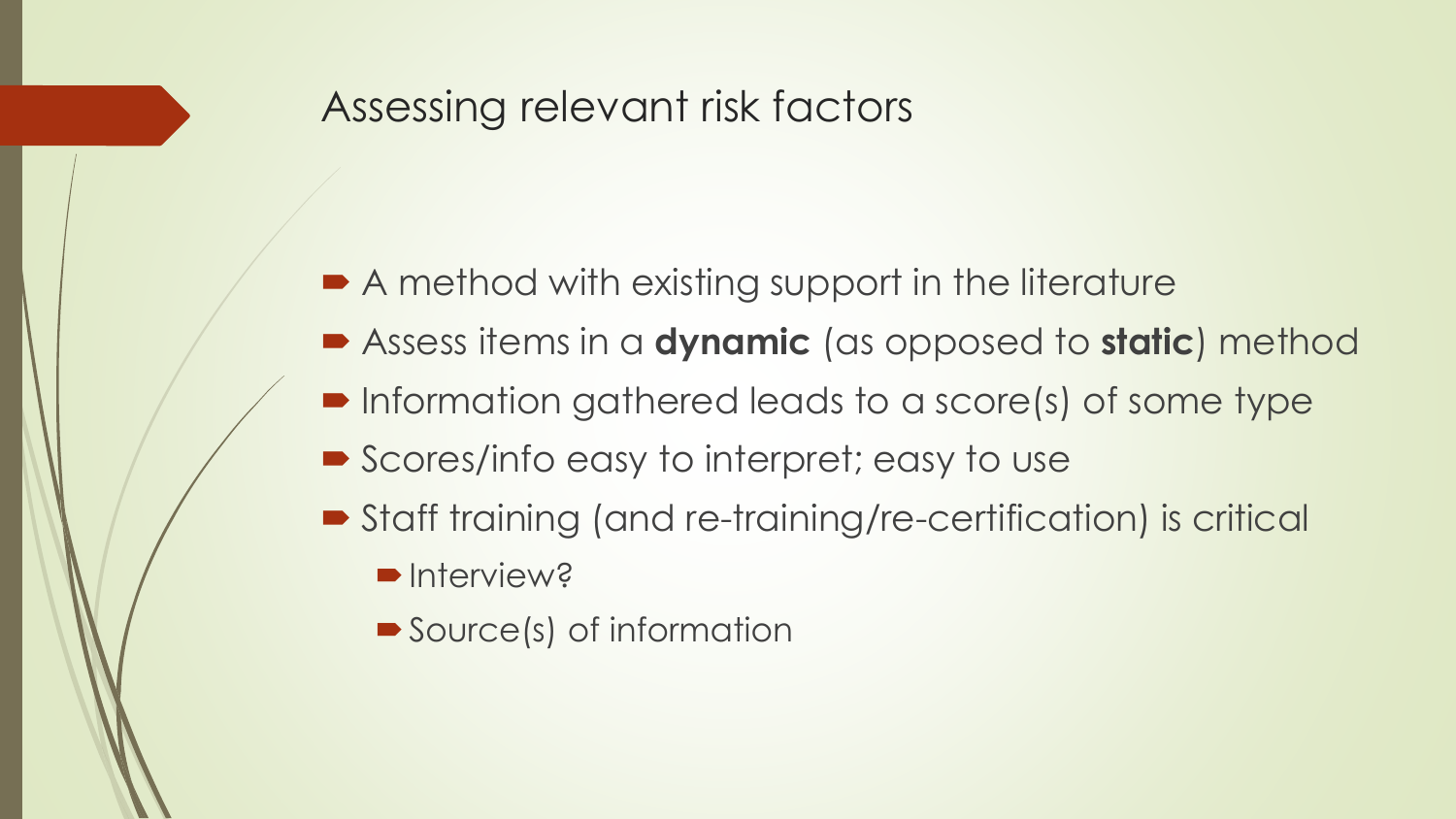#### Assessing relevant risk factors

- Important to plan for periodic (every 2-3 yrs) tests of validity
	- Is the score/process statistically related to likelihood of getting in trouble
	- **Does the score/process meaningfully & usefully** differentiate between levels of risk/criminogenic need?
- QA extremely important inter-rater reliability; interrater agreement
- Admin./leadership needs to plan for this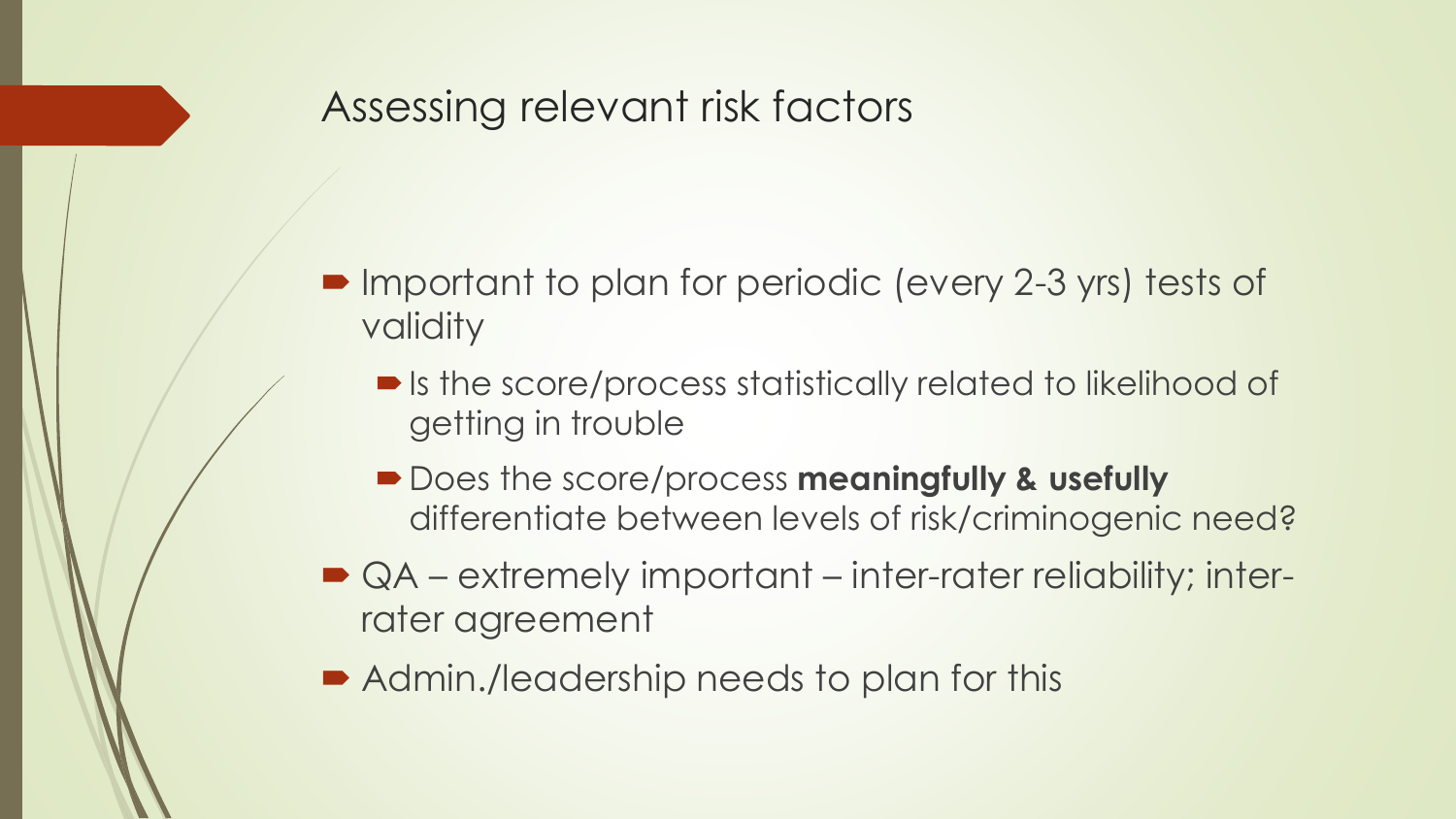#### Responding to risk – the actuarially **low risk** youth

- Consider the aforementioned relevant risk factors
- **Let's pause and think about what a truly low-risk youth** would look like, via the lens of those factors
- What do we want to be careful of?
- What's the "easy response" (if not typical response) when we prescribe justice-related **interventions**?
	- When intervening, we can have too much of a good thing – must be careful with justice-related responses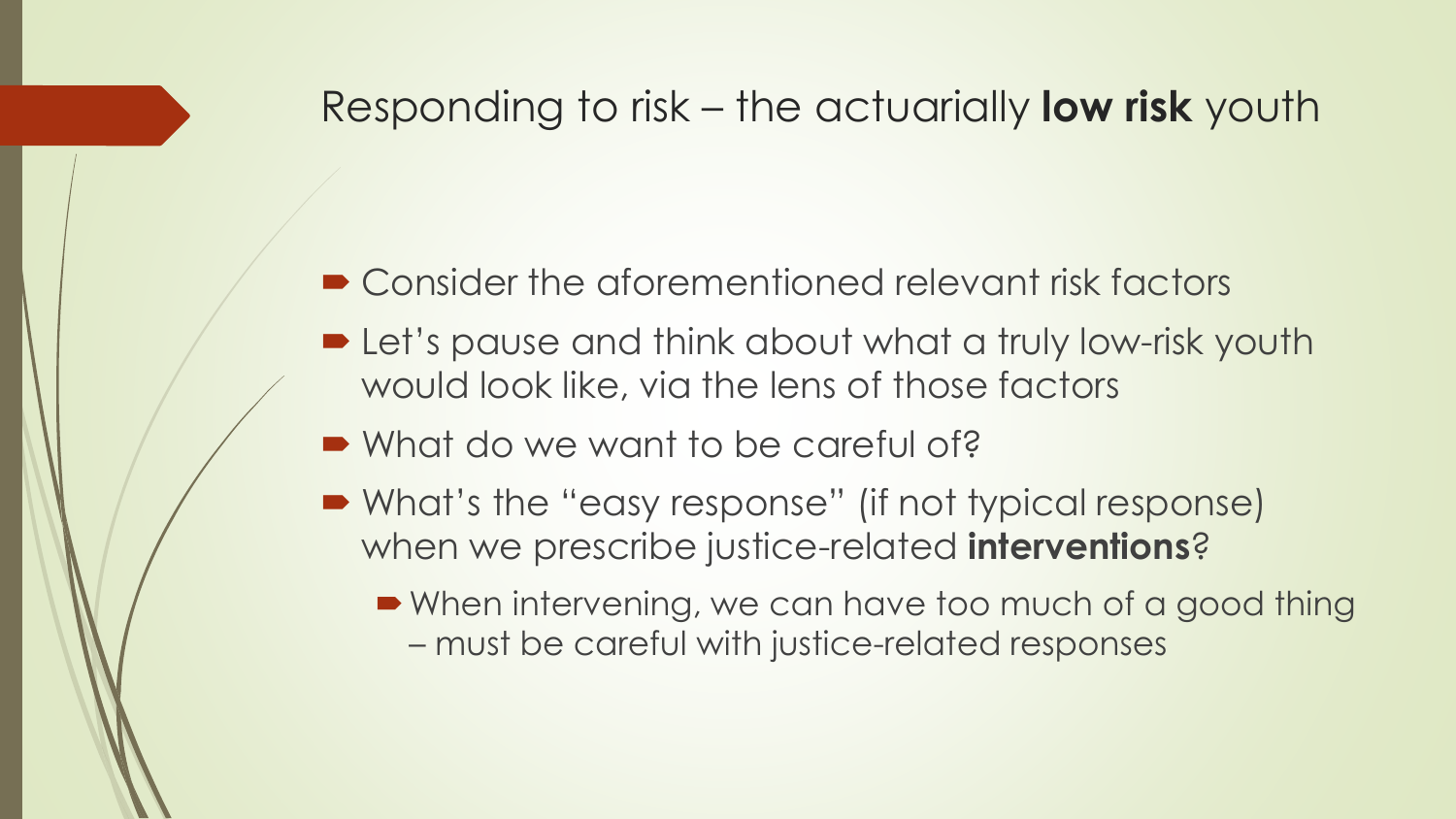### Responding to risk – the actuarially **low risk** youth

- **Despite being low risk, the youth might need some** intervention
- Assessment information plus **individualized** case planning is important
- Assuming youth has active risk factors (criminogenic needs):
	- ■Intervention needs to be prescribed...
	- …at an intensity level that can address the risk factor w/out disrupting the insulators
	- Ask ourselves: Will this "requirement" make it harder for this youth to succeed?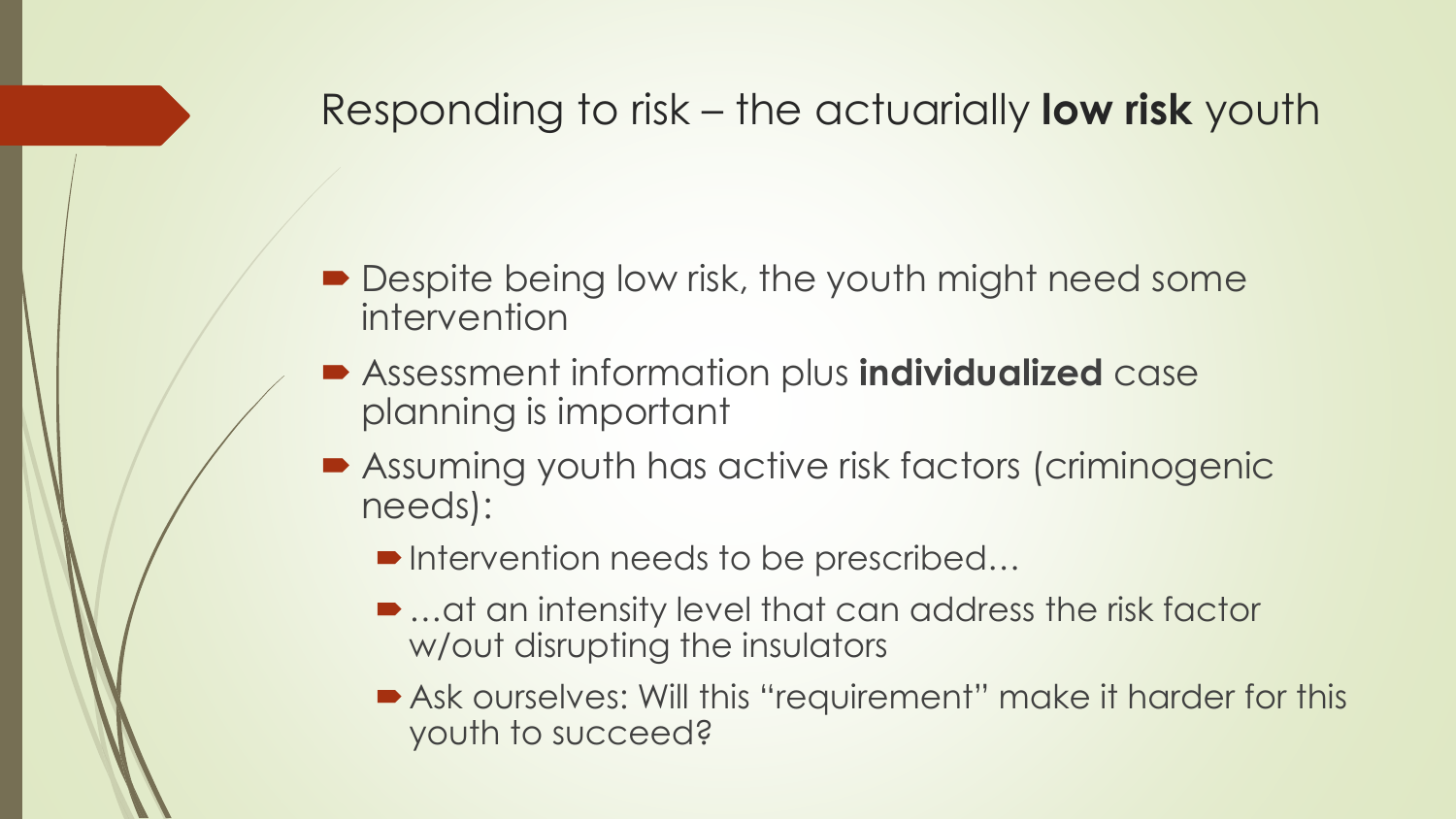#### Responding to risk – the actuarially **low risk** youth

#### ■ Gather all relevant data

- Determine indeed low risk (low likelihood of more trouble)
- Consider all possible interventions some behavioral, some not – and consider their intensity
- Make the best decision re: how to address (or if to address) the risk factor/criminogenic need, while not disrupting functionality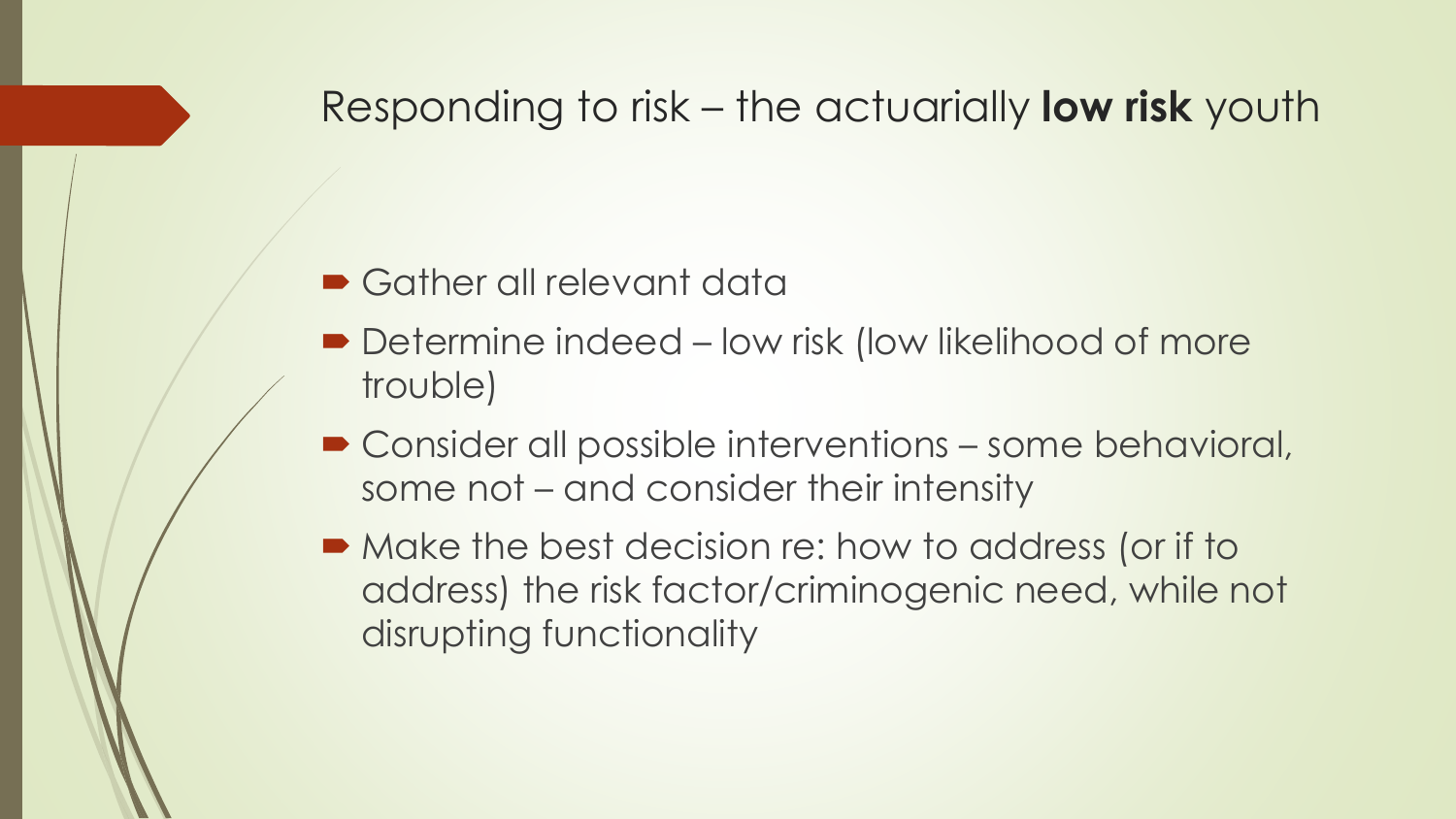#### Responding to risk – the actuarially **high risk** youth

- Consider the aforementioned risk factors
- **Let's pause and consider what a truly high-risk youth** would look like, via the lens of those risk factors
- We should still be careful of the "easy response"
	- Assuming we have a "kitchen sink" to throw at the problem(s), is that the wisest response?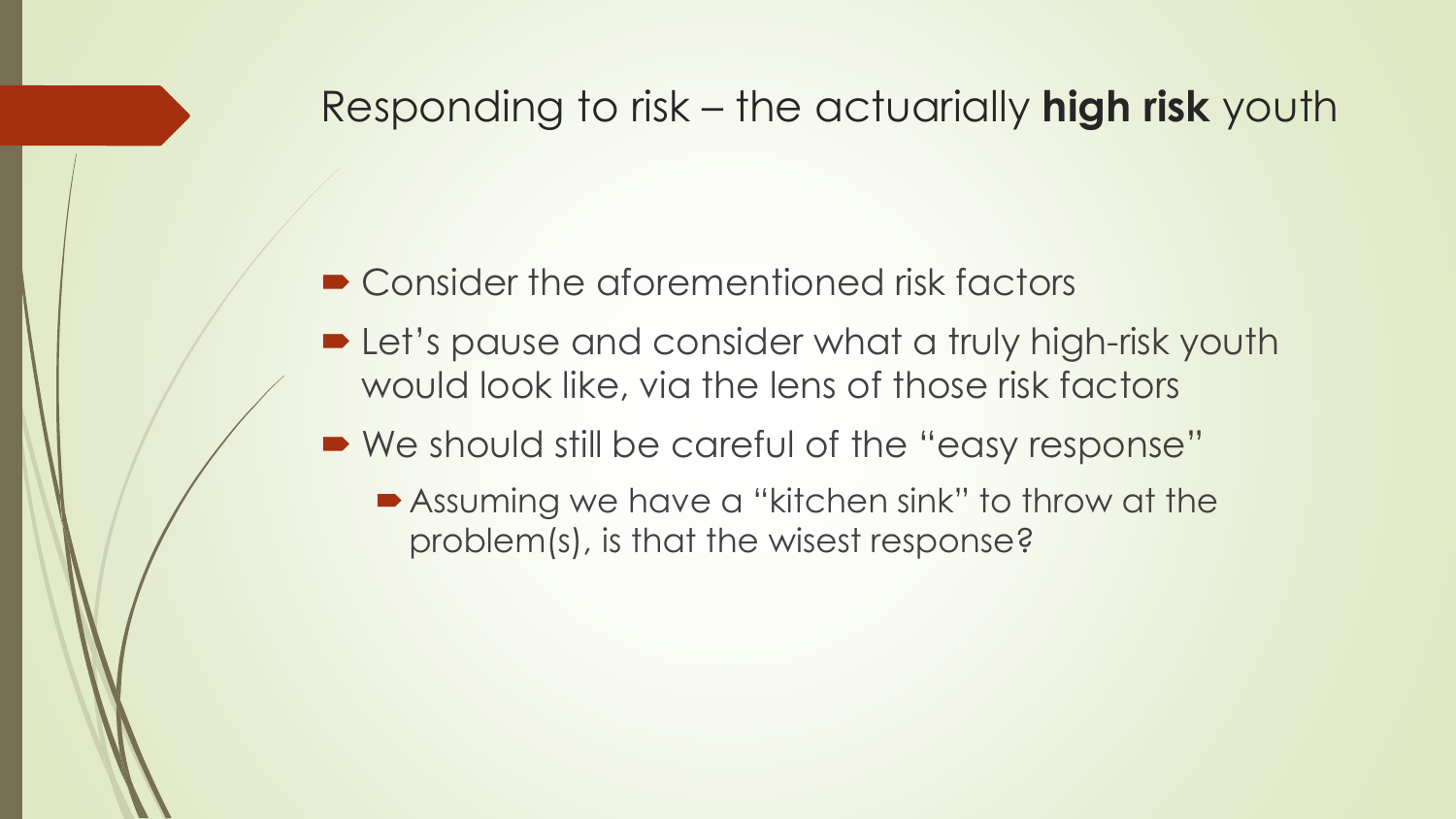#### Responding to risk – the actuarially **high risk** youth

- The youth is high risk presumably has at least a couple if not several active risk factors/criminogenic needs
- Assessment information plus **individualized** case planning is important
- Combination of appropriate "accountability" interventions, along with "behavioral interventions" are best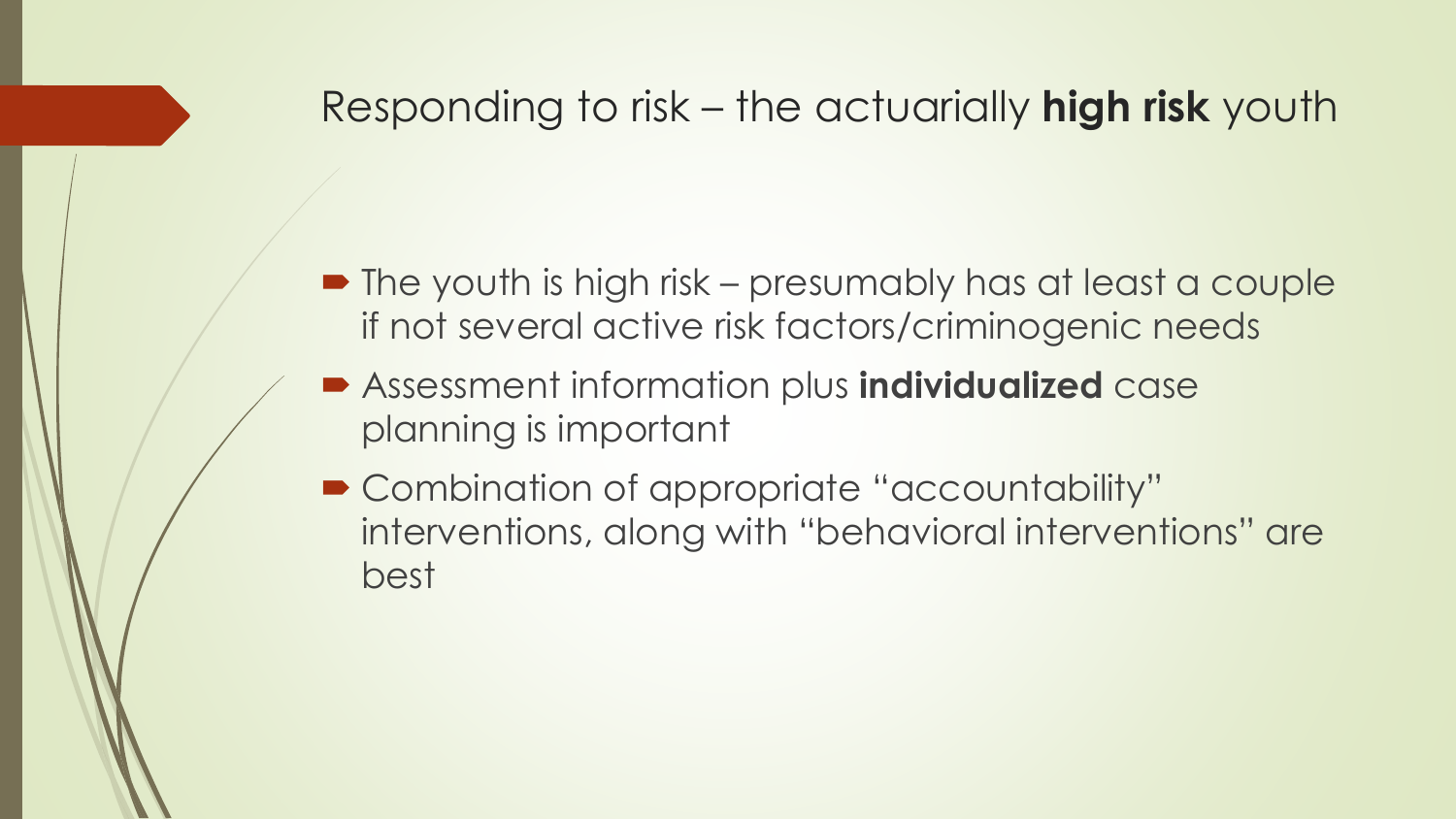#### The best interventions for youth

- Cognitive-behavioral programs show the most promise
	- Best way to implement responsivity (more on this later)
	- Best way to intervene with relevant risk factors
	- Show most promise for long-term behavioral change
	- Staff can be trained not just "treatment/programming" staff – to use cognitive-behavioral principles
	- Quality assurance is key
	- Ability to vary intensity based on risk/need is key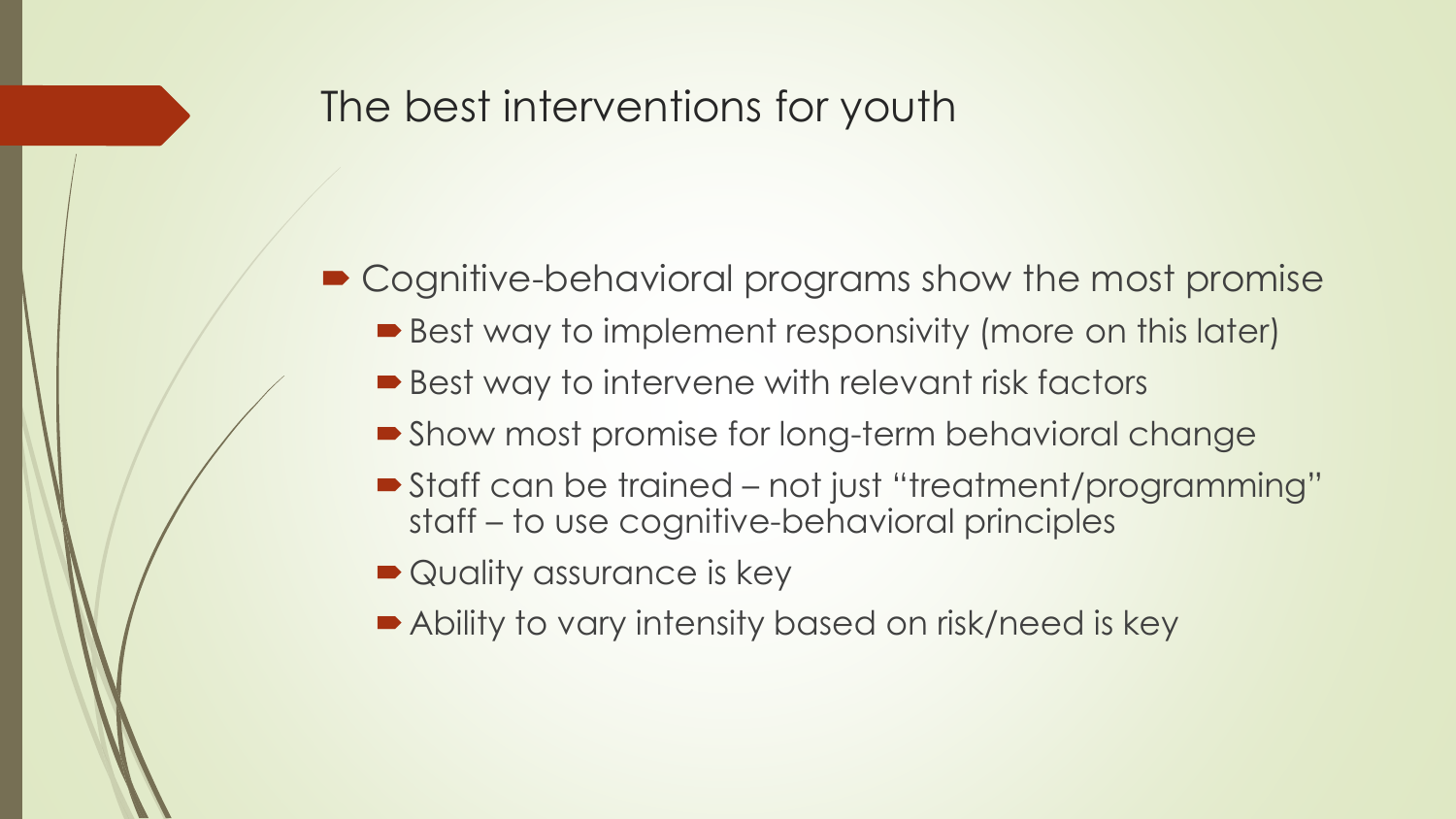#### Cognitive-behavioral interventions

- **These are actually two different things** 
	- Often they are melded together, when we discuss
- **Implementing in a high-quality capacity takes a lot of** effort
- All staff delivering any amount need training & certification
- **Many curricula available**
- Avoid doing things half-baked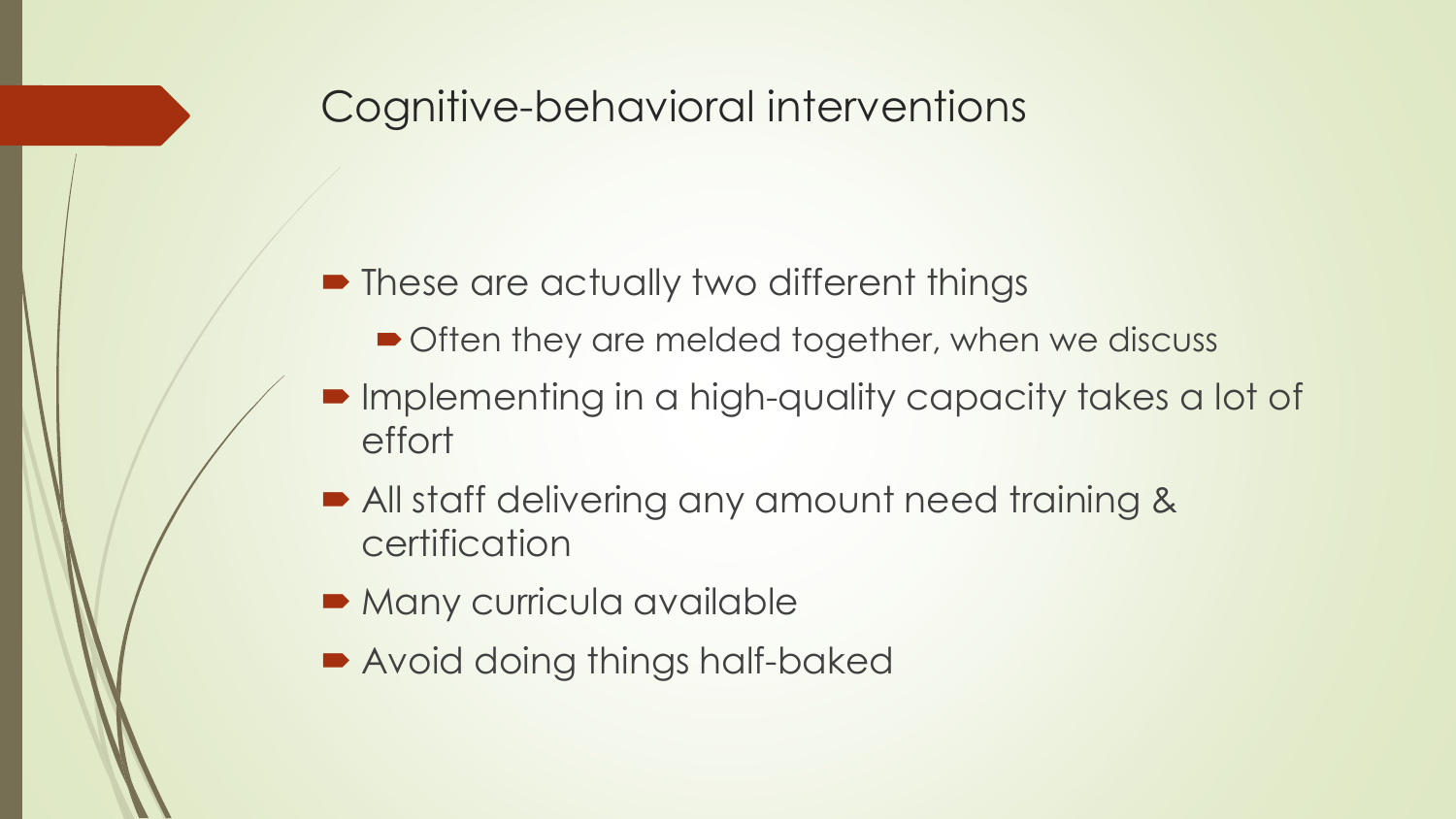## Cognitive interventions

- Means **cognitions** thoughts, attitudes, beliefs, value systems – are at the core of the programming
- Means that the **cognitions** that are directly related to the risk factor/criminogenic need are the **focus**
- All (or the vast, vast majority) of all programming activities are geared toward addressing those cognitions
- Exercises, activities, role playing, modeling by staff, discussions, examples…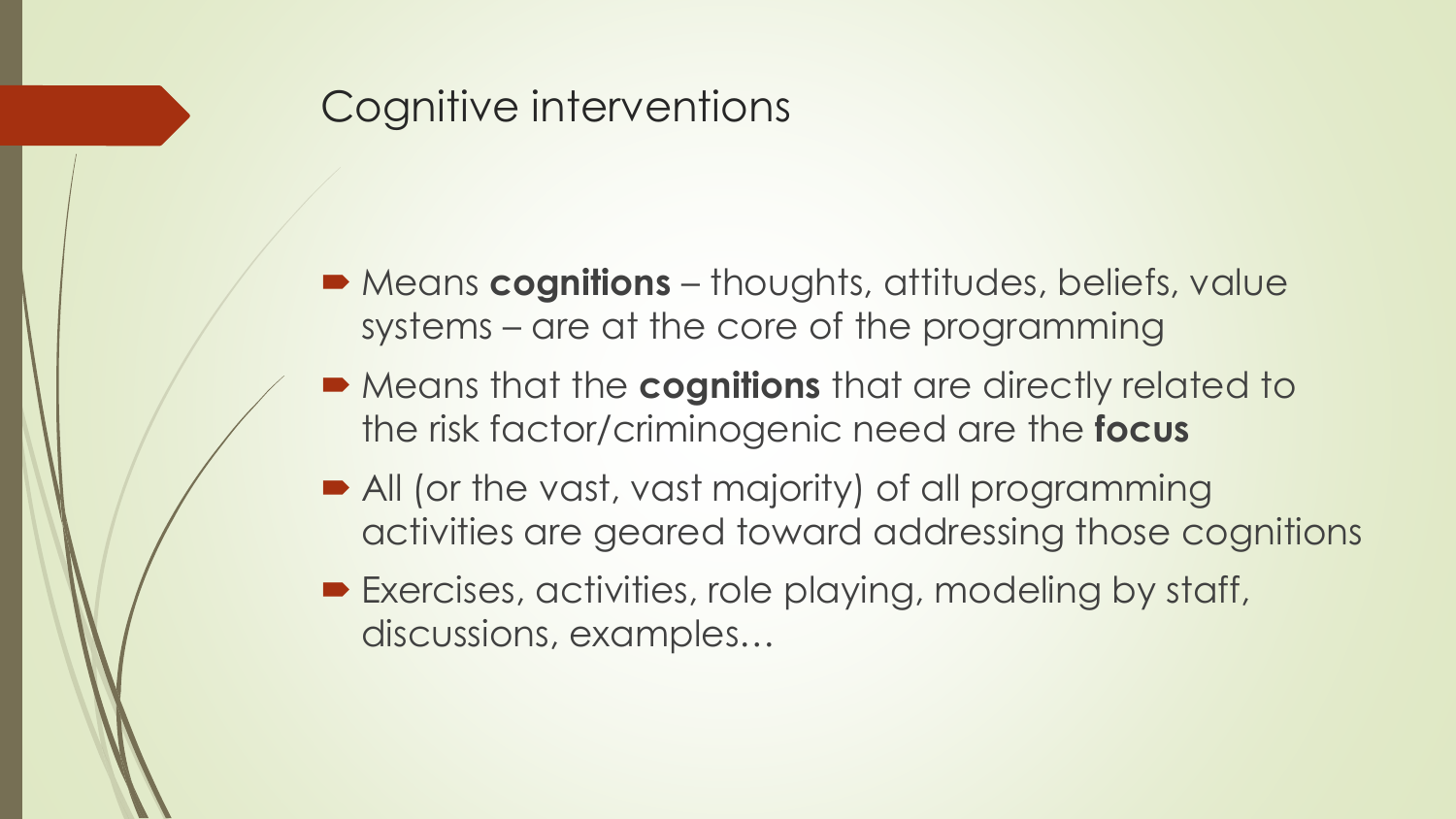#### Behavioral interventions

- $\blacktriangleright$  Means that the programming and treatment activities are delivered using **behavioral strategies**
- Rewards are an active, and meaningful part of everything
- Corrections (some say "consequences") are likewise an active and meaningful part of things
- Staff are trained in being verbally rewarding genuinely, meaningfully
- $\blacksquare$  The program and/or agency has a reward structure in place that acknowledges and reinforces achievement and skill development
- Youth are not "promoted" unless skills have been achieved, tests passed, etc.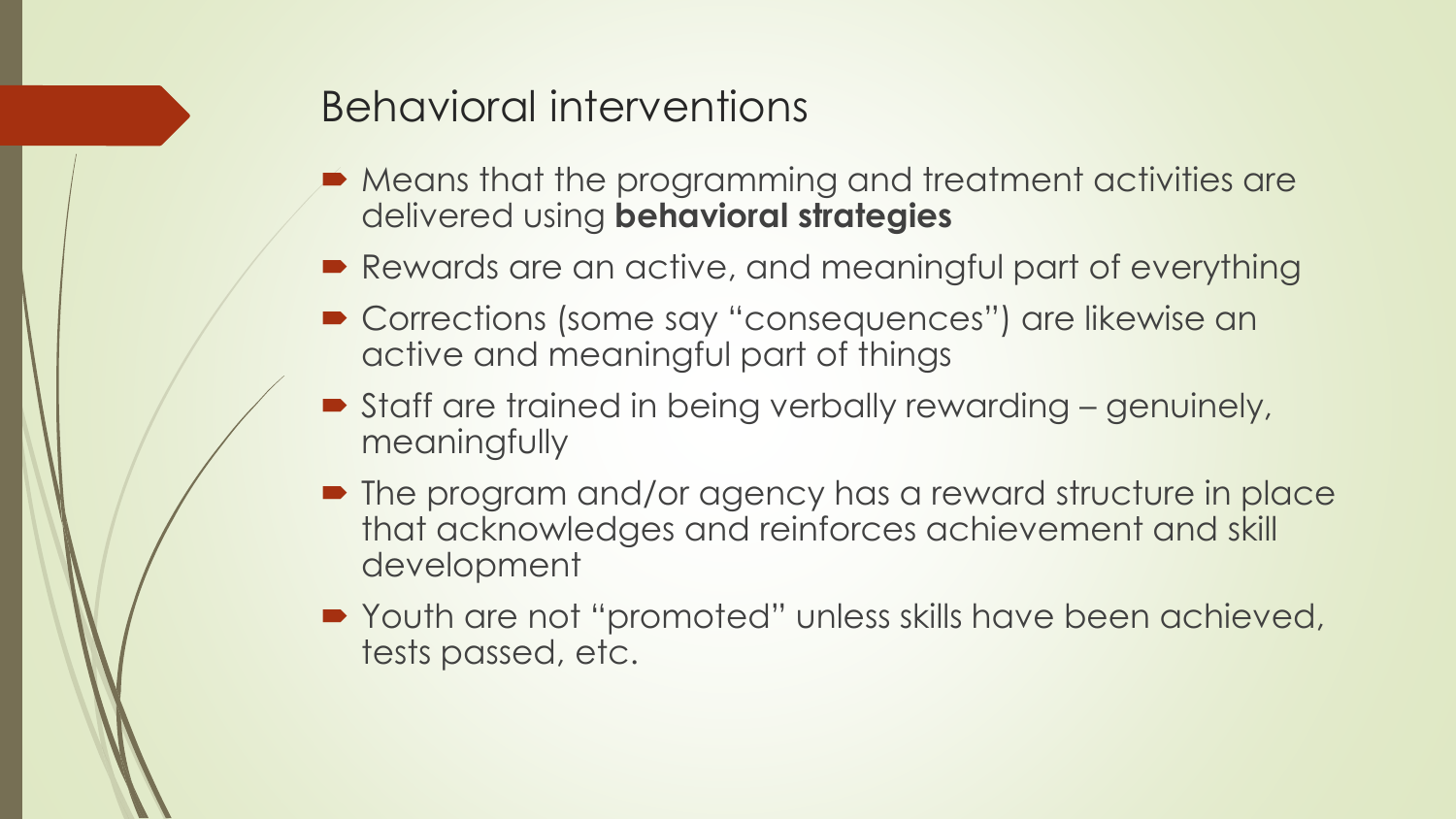#### Cognitive-Behavioral interventions

- **Cognitions, that are related to the risk factors/criminogenic needs are the primary, and meaningful, focus of all activities**
- **All programming delivered via the vehicle of behavioral techniques – rewards, and consequences, that acknowledge skill development and achievement (large and small), consistently, constantly.**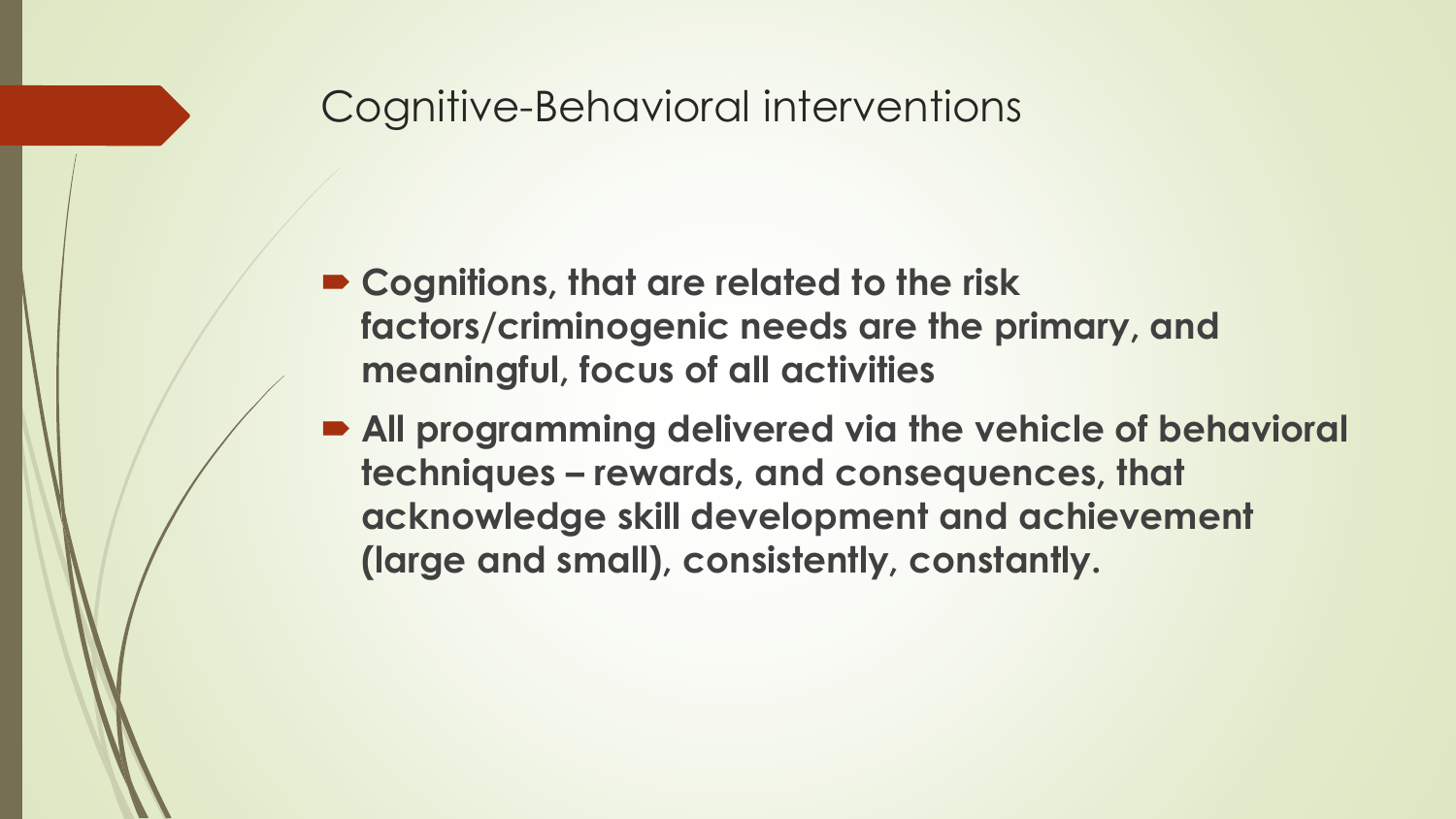## Cognitive-behavioral interventions

- **Programmatic quality is paramount** 
	- Janky programs that enjoy the label "cognitive-behavior" are going to erode confidence in the modality
- **Staff training**
- **Staff re-certification**
- Plan for program evaluation controlled studies
- Coaching, observation by master trainers is key
- **Figuent check-ins, feedback, etc. to maintain quality**
- **Determine whether programs can vary intensity based** on risk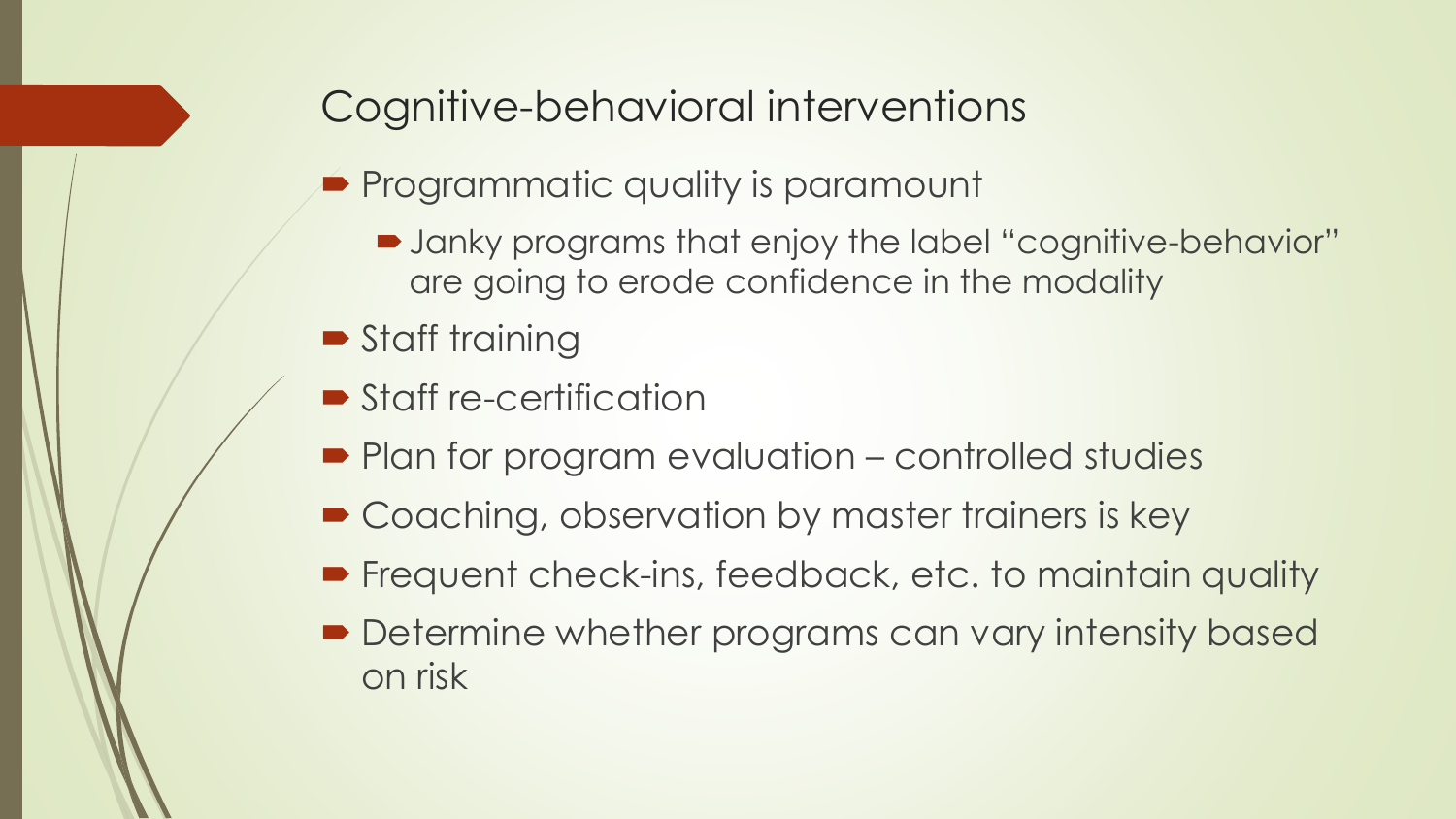Cognitive-behavioral interventions w/in the context of supervision

- Newest research shows aforementioned techniques cog.-beh. – can be applied to supervision
- **Explution re: the role of community supervision**
- What was believed to be impossible re: behavioral change
- New approach w/in the context of supervision has been demonstrated as effective – recidivism reduced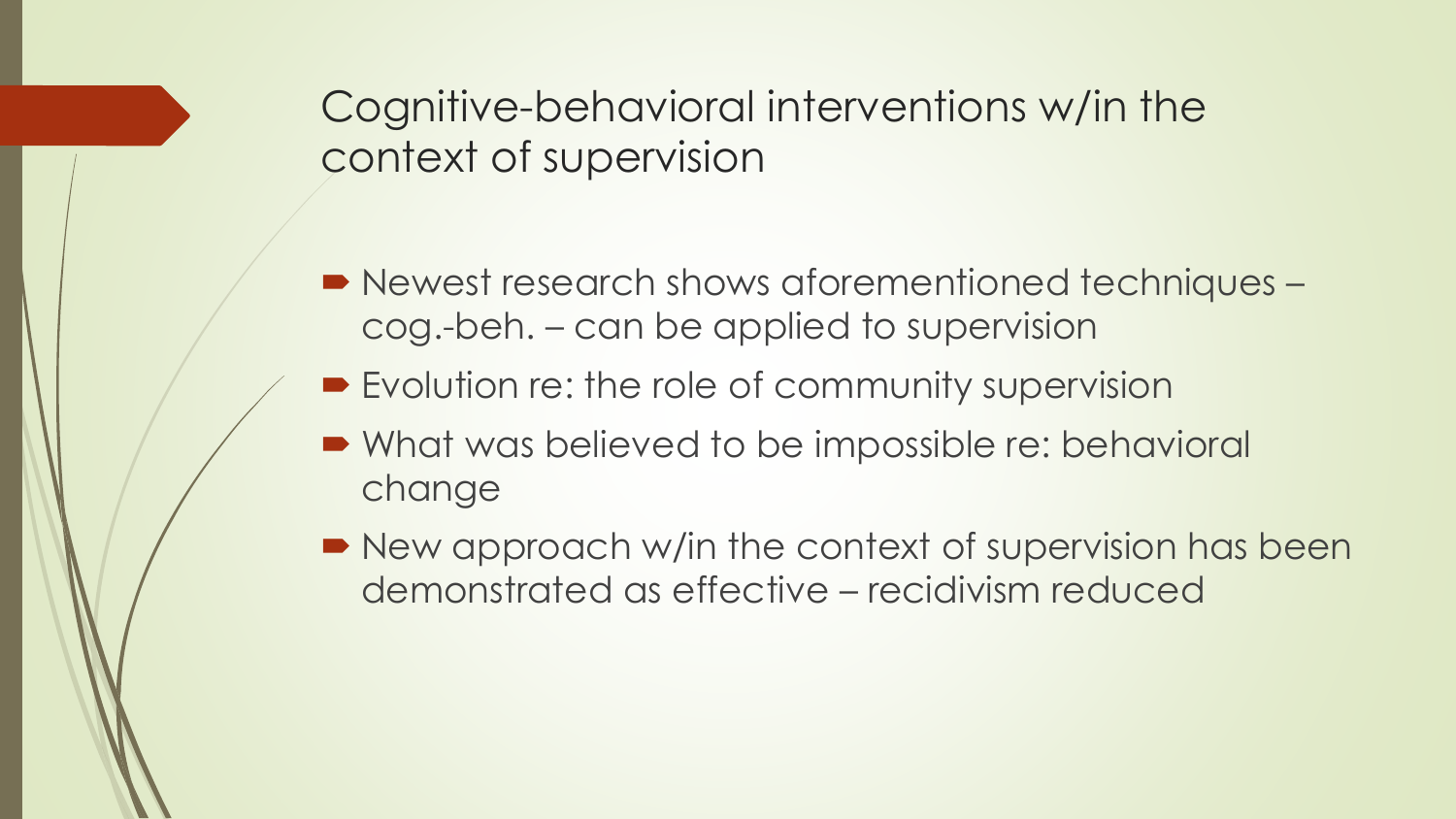## Case Planning

- **Its relevance biz as usual vs. newer models**
- **Driven by relevant risk factors**
- Is it meaningful to staff really use it?
- Does it incorporate input from the youth?
- Does it incorporate input from the family?
- Does it really chart progress in a meaningful way?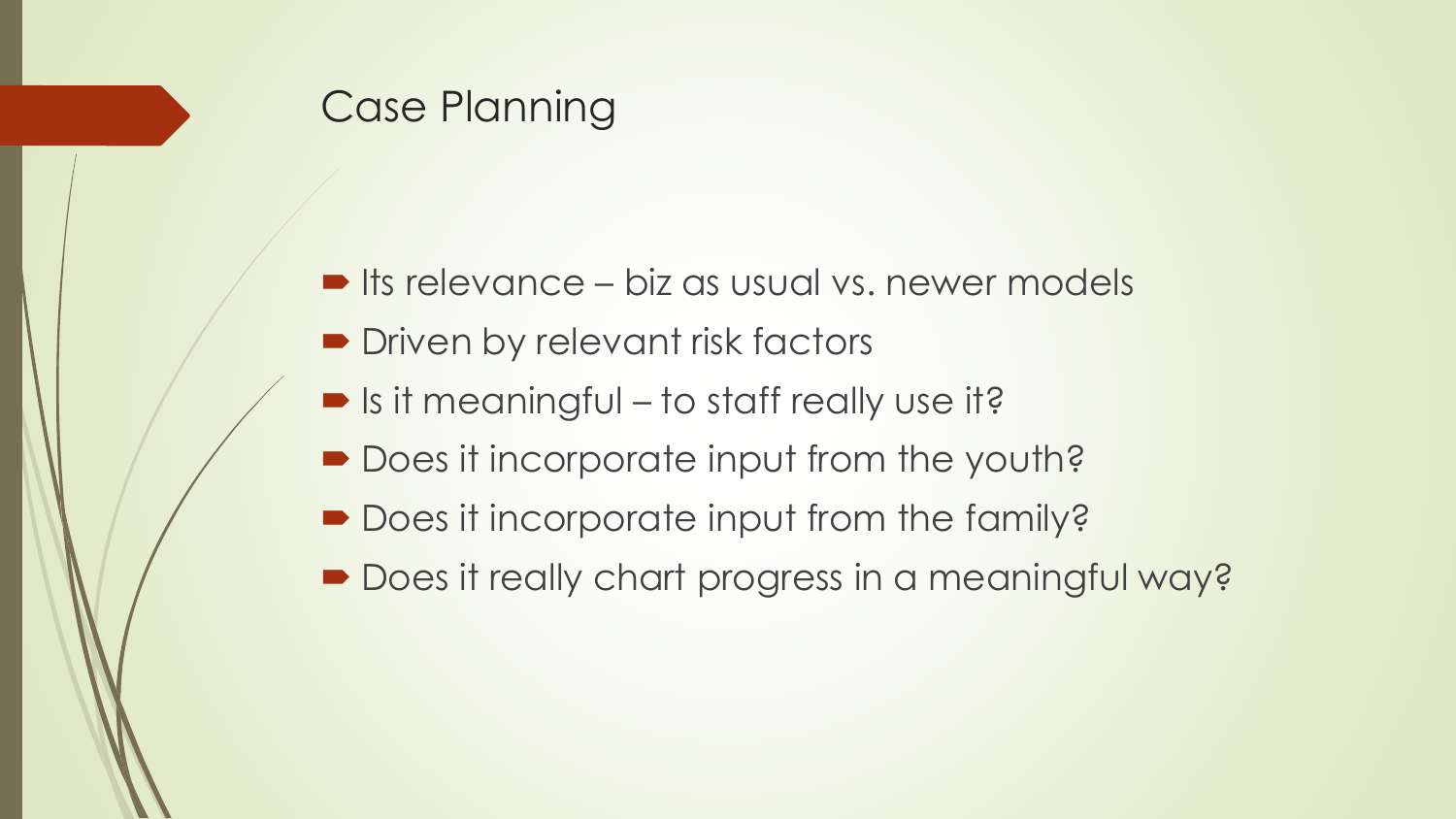## Case planning

- Use of "soft" or "intermediate" measures
- The How I Think questionnaire
- The Criminal Sentiments Scale
- The PICTS (for older youth)
- **Professionals view toward responsivity factors**
- And again individualized input from youth
- Is the programming the youth is engaged in actively discussed?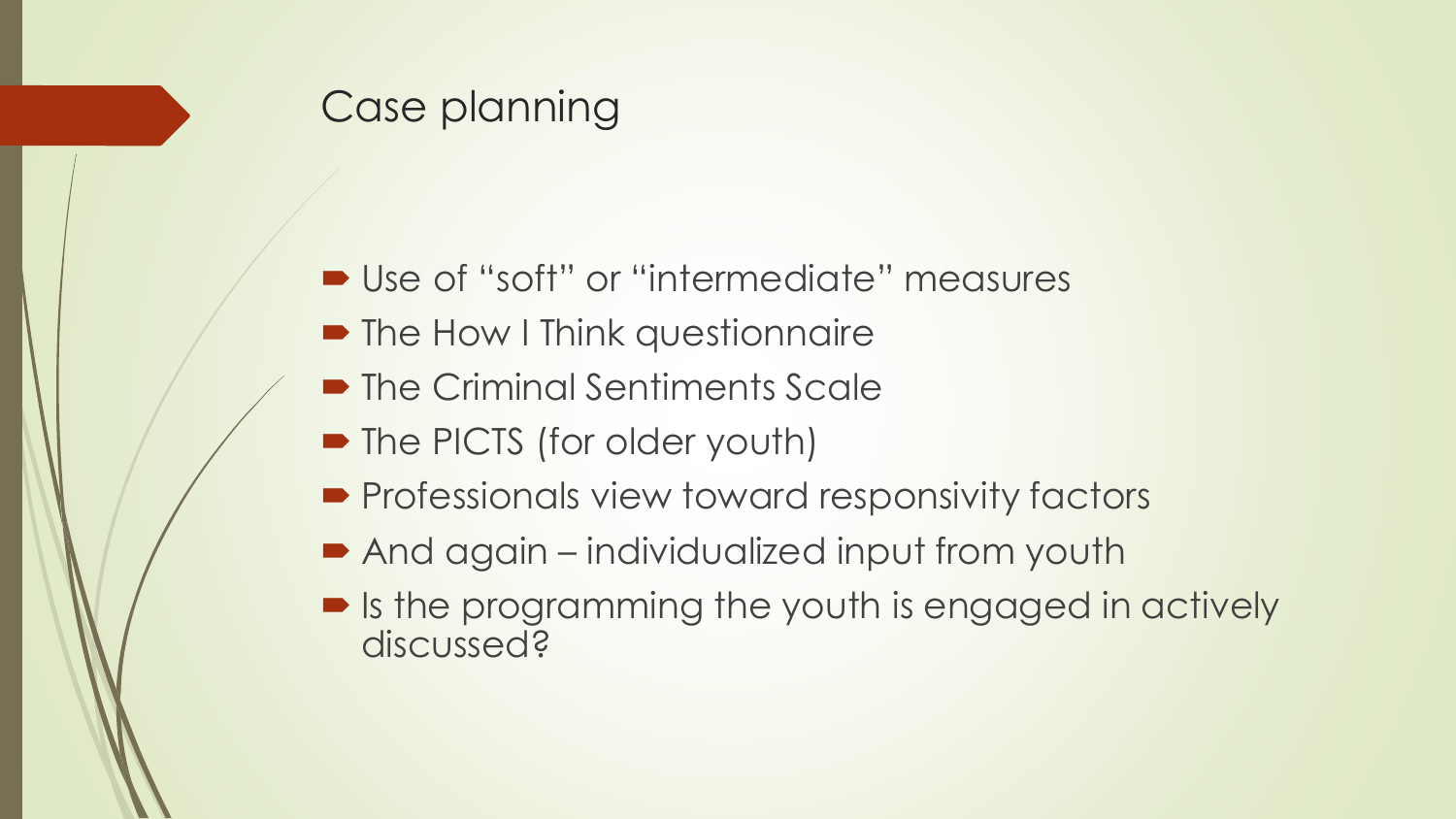### Responsivity – again, focus on the individual

- Often thought of as "barriers to successful engagement" in treatment, or supervision
- Can encompass a host of different items
- Not easy to assess most often agencies do it in a nonstandardized qualitative way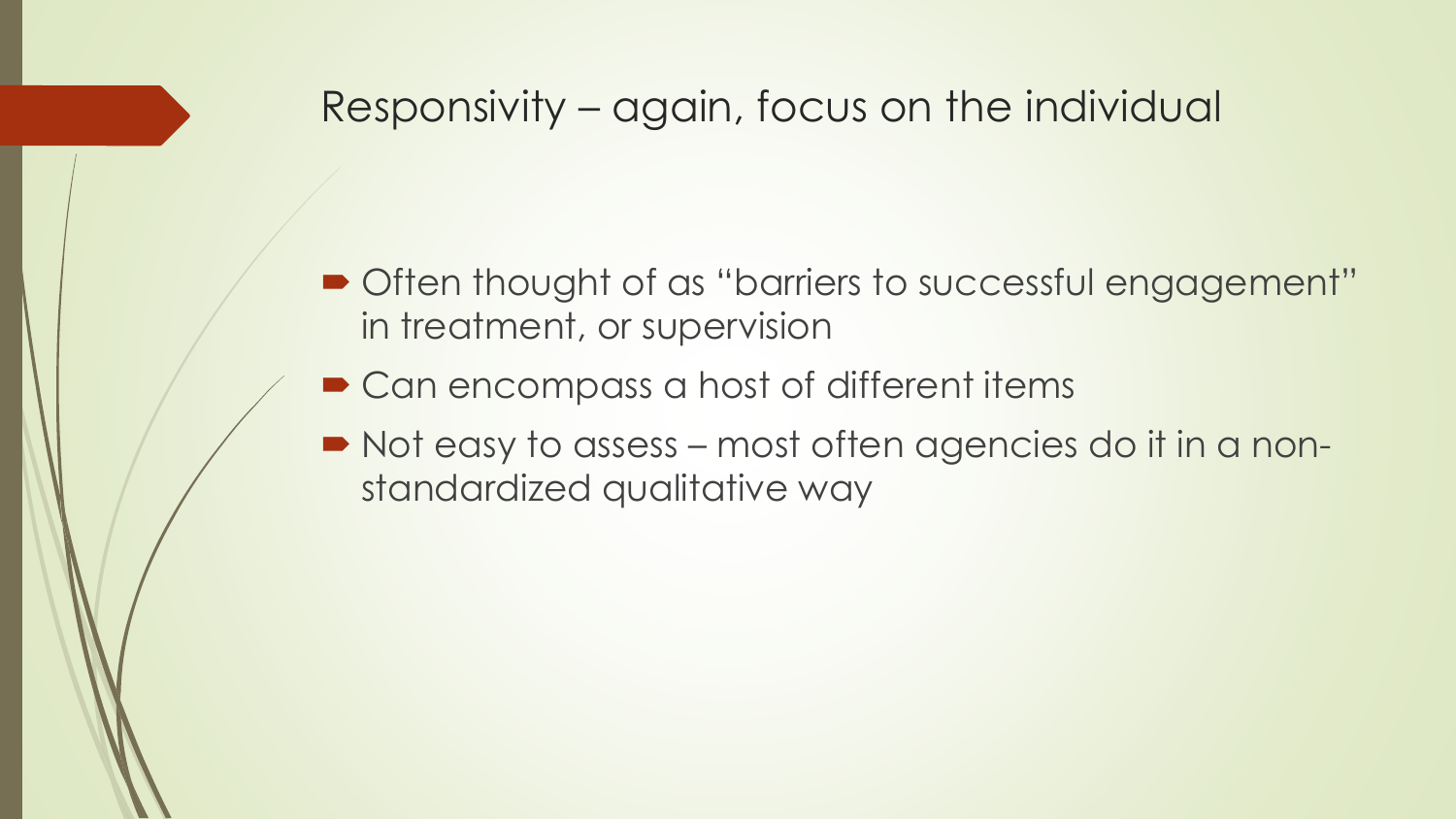## Responsivity

- What barriers often keep a youth from "success" successfully engaging in our interventions?
- Think about motivation as a responsivity factor
	- Does it vary from one youth to another?
	- What role does motivation play in successful engagement?
- Responsivity means taking the **individual characteristics** into account; allowing them to help drive interventions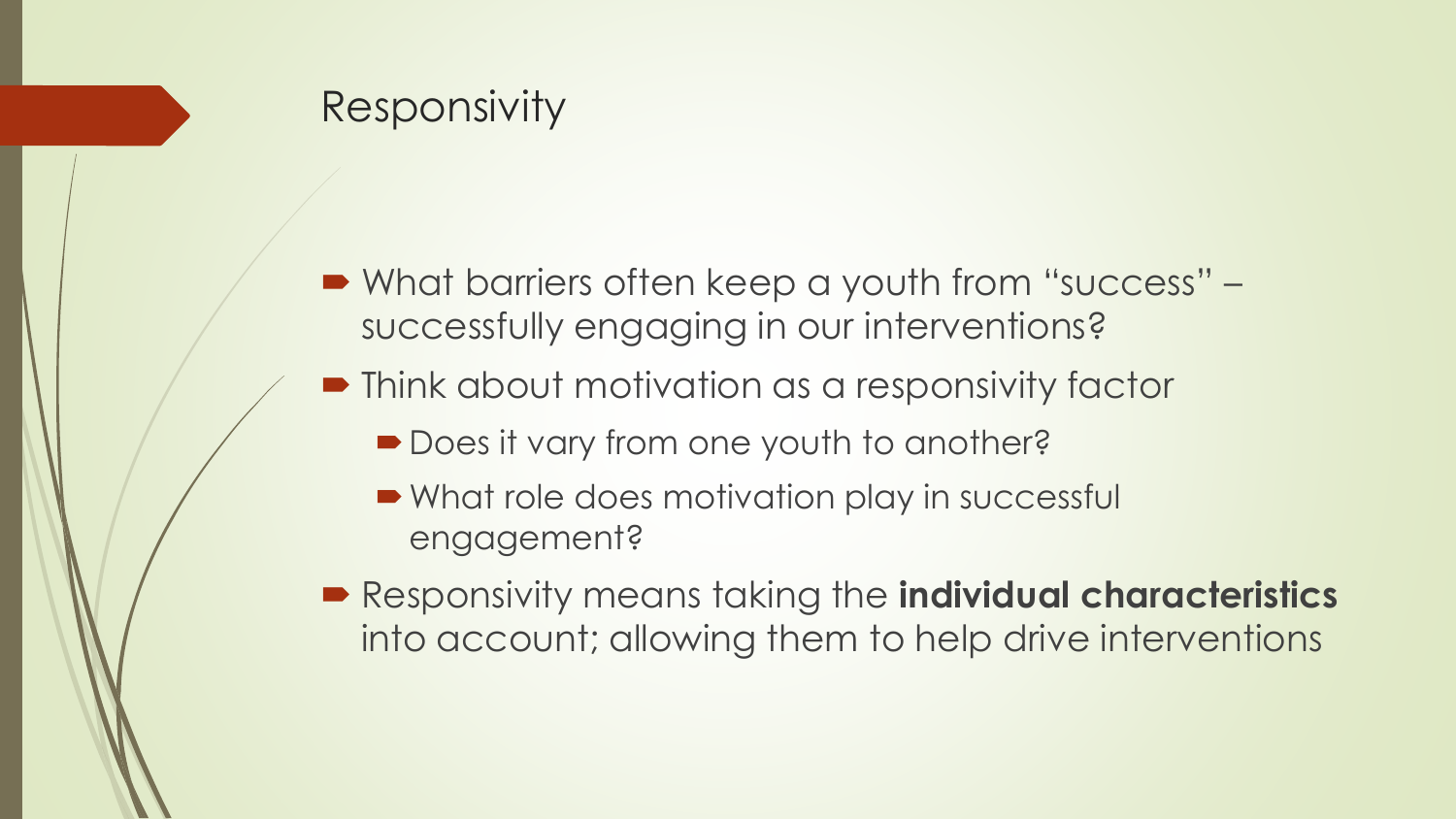#### Planning for evaluation

- How do we know what we're doing is working?
	- Validation studies re: risk were mentioned previously
- Program evaluation treatment "audits" CPC, CPAI
- Controlled studies (absolutely true control group)
- Use of intermediate targets (aforementioned inventories, re: cognitions, for example)
- $\blacksquare$  Other methods of assessment designed to determine progress